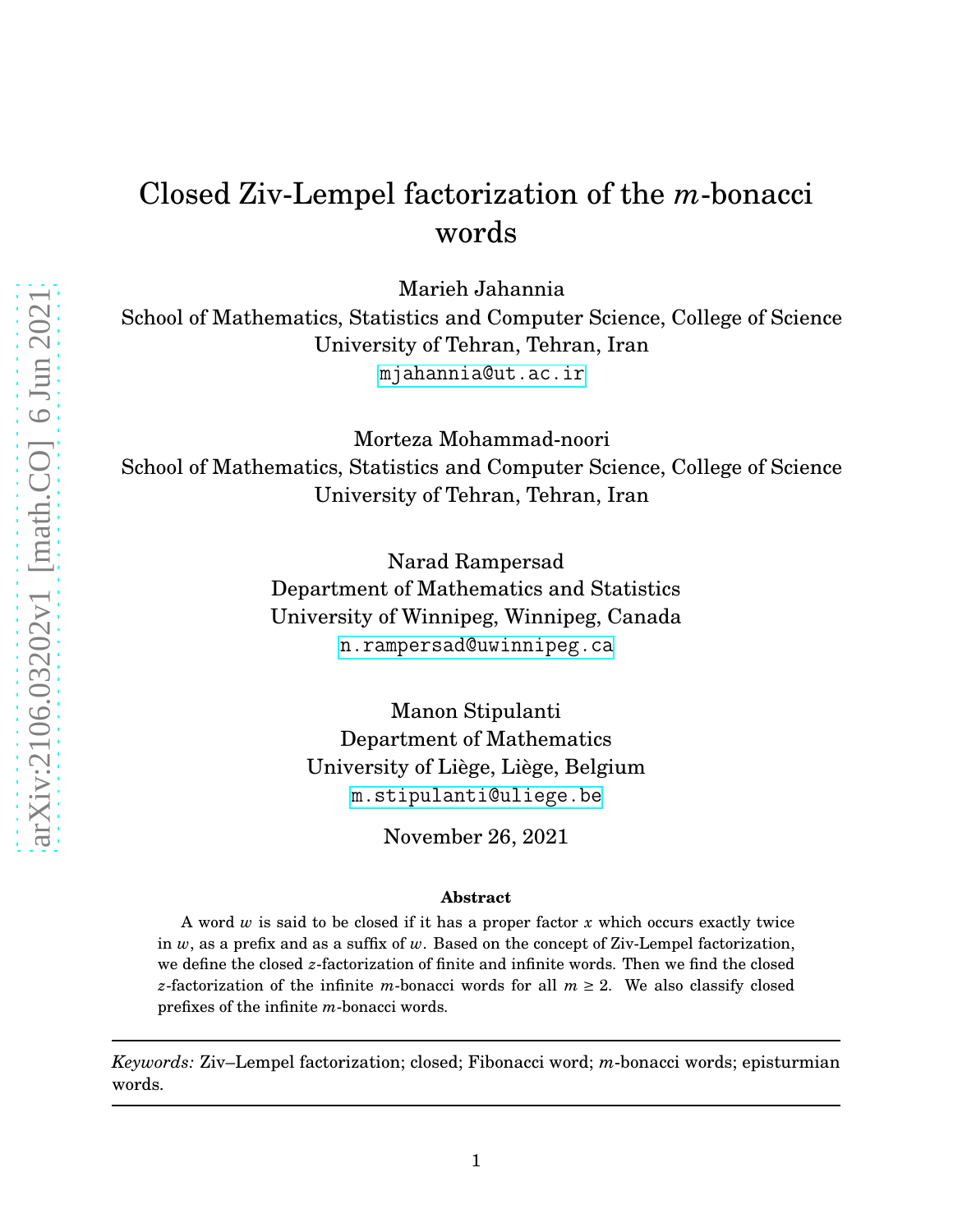## **1 Introduction**

Factorization of words is an important topic in combinatorics on words, which roughly consists in breaking a given word into concatenation of other words, called factors. Some specific factorizations require that those factors satisfy some special properties. Some various types of factorizations studied in the literature are the Ziv-Lempel factorization, the Crochemore factorization, the Lyndon factorization and the grammar-based factorization [\[6,](#page-21-0) [21,](#page-22-0) [22,](#page-22-1) [23\]](#page-22-2). The Ziv-Lempel factorization, or *z*-factorization for short, was introduced by Ziv and Lempel for finite words [\[19\]](#page-22-3) and then was extended to infinite words [\[4\]](#page-21-1). This factorization has several applications in data compression [\[26\]](#page-23-0) and text processing [\[18\]](#page-22-4). Ghareghani et al. [\[12\]](#page-22-5) determined *z*-factorizations for standard episturmian words. We introduced the palindromic *z*-factorizations by requiring each factor to be a palindrome and computed this factorization for the *m*-bonacci words [\[13\]](#page-22-6). In this work, based on the notion of closed words, which appeared in [\[5\]](#page-21-2), we introduce the closed *z*-factorization and apply it to the infinite Fibonacci word and then to all *m*-bonacci words, for  $m > 2$ . We also characterize closed prefixes of the *m*-bonacci word  $h_{\omega}$  and obtain the binary word  $x = oc(h_{\omega})$  associated with closed prefixes of  $h_\omega$  (defined by  $x_n = 1$  if the prefix of length *n* of  $h_\omega$  is closed; otherwise,  $x_n = 0$ . The connection of this word with the sequence of *m*-bonacci numbers then appears as a consequence.

The paper is organized as follows. In Section 2, we present some notation and definitions needed in the rest of the paper. In Section 3, we study the closed *z*-factorization of the Fibonacci word. In Section 4 we study the closed *z*-factorization of the *m*-bonacci words and consider numerous properties of this factorization. Section 5 is devoted to the link between the closed and palindromic *z*-factorizations of the *m*-bonacci words. In Section 6, we characterize closed prefixes of the *m*-bonacci words and we give the oc-sequence of the *m*-bonacci words. Finally in Section 7 we mention some open problems.

### **2 Preliminaries**

Let *A* be a finite alphabet. The elements of  $A^*$  are called (finite) words over *A*. We denote the empty word by  $\varepsilon$  and we let  $A^+ = A^* \setminus \{\varepsilon\}$ . For every finite word  $w$ , we let  $|w|$  denote its *length*. A word *z* is a *factor* of  $w \in A^*$ , and we write  $z \prec w$ , if  $w = u z v$  for some  $u, v \in A^*$ . The factor *z* is said to be *proper* if  $u, v \neq \varepsilon$ . We say that *z* is a *prefix* (resp., *suffix*) of *w*, and we denote this by  $z \le w$  (resp.,  $z \ge w$ ), if  $u = \varepsilon$  (resp.,  $v = \varepsilon$ ). The set of factors of a word w is denoted by  $\mathbf{F}(w)$ . For a factor *z* of a word *w*, we let  $|w|_z$  denote the number of occurrences of *z* in *w*. We say that *z* is a *right special factor* of *w* if *za* and *zb* are factors of *w* for some distinct letters  $a, b \in A$ .

Let  $w = w_1 w_2 \cdots w_n$  with  $w_i \in A$  for all  $i \in \{1, ..., n\}$ . We let  $w^R$  denote the *reverse* of  $w$ , that is,  $w^R = w_n \cdots w_2 w_1$ . If  $w = w^R$ , *w* is called a *palindrome* or a *palindromic word*. We let  $(w)^+$  denote the *palindromic closure* of *w*, that is, the shortest palindrome having *w* as a prefix. For example,  $(race)^+ = racecar$ . If *v* is the longest palindromic suffix of *w*, say  $w = uv$ , then  $(w)^{+} = uvu^{R}$ . For each word  $u \in A^*$ , we use the notation  $u^{-1}$  as below. If  $w =$ *uv*, then we let  $u^{-1}w = v$  and  $wv^{-1} = u$ . This simply yields  $(uv)^{-1} = v^{-1}u^{-1}$ , consequently,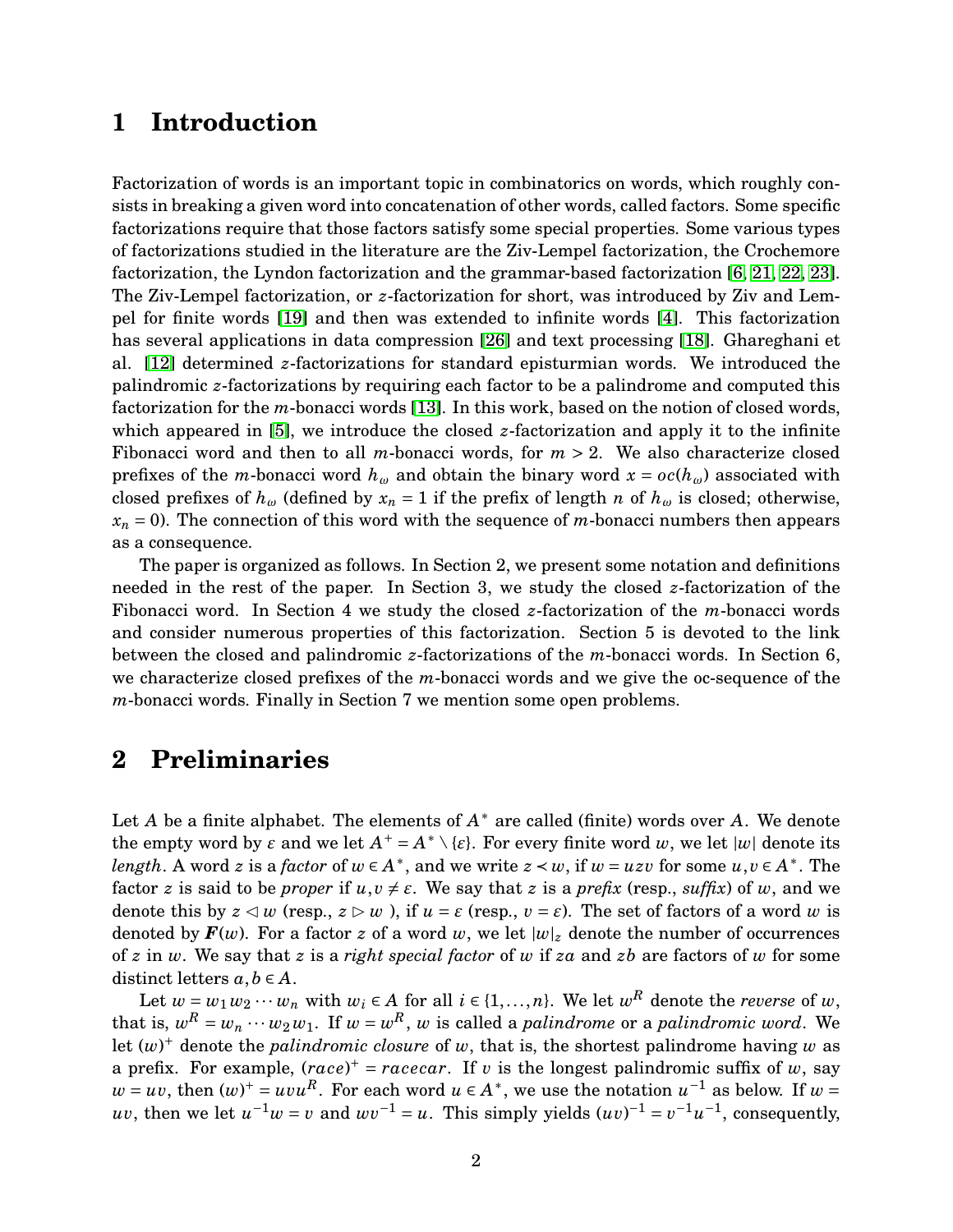$w^{-1} = w_n^{-1} \cdots w_2^{-1} w_1^{-1}$  $\frac{-1}{1}$ .

Let *t* be an infinite word and let *w* be a factor of *t*. The word *v* is said to be a *return word* of *w* if *v* begins with an occurrence of *w* and ends exactly just before the next occurrence of *w* in *t*. If *v* is a return word of *w*, then *vw* is said to be a *complete return word* of *w*. The notion of return words was introduced to study primitive substitutive sequences [\[9\]](#page-22-7). In [\[15\]](#page-22-8), Justin and Vuillon presented a new characterization of Sturmian words using return words. They also characterized the return words of factors of standard episturmian words.

A non-empty word *x* is called a *border* of *w* if *x* is both a prefix and a suffix of *w*. A word *w* is said to be *closed* if it is a single letter or has a border *x* such that it does not have any other occurrence in *w*, in other words,  $|w|_x = 2$ . In this case, we call *w* the *frontier* of *x*. As an example, the word  $w = m \times a$  is closed, because  $ma$  appears only as a prefix and a suffix of *w*. The notion of closed words appeared in the study of trapezoidal words [\[5\]](#page-21-2). If *w* is not closed then it is said to be *open*.

In [\[11\]](#page-22-9), Fici et al. studied words with the smallest number of closed factors. In [\[3\]](#page-21-3), Badkobeh et al. showed that a length-*n* word contains at least *n* +1 distinct closed factors and characterized those words having exactly  $n+1$  closed factors. Badkobeh et al. described an efficient solution to the shortest and longest closed factorizations [\[2\]](#page-21-4). The shortest (resp., longest) closed factorization of a string is obtained by factorizing it into shortest (resp., longest) closed factors. In [\[7\]](#page-21-5), A. De Luca et al. studied closed prefixes of Sturmian words and introduced the oc-sequence of a word  $w$ , as  $oc(w)$ , which is the binary sequence whose *n*-th term is 1 if the length-*n* prefix of *w* is closed, or 0 if it is open. They showed that this sequence is deeply related to the combinatorial and periodic structure of a word. In [\[5\]](#page-21-2), Bucci et al. studied closed prefixes of Fibonacci words and investigated the oc-sequence of the Fibonacci word, *oc*(*F*). Note that, for a given infinite word *t* and a nonempty factor *w* of *t*, every complete return word of *w* is closed because it contains the factor *w* exactly twice, once as a prefix and once as a suffix.

Let *A* be a finite alphabet. A mapping  $\psi : A^* \to B^*$  is called a *morphism* if  $\psi(uv) =$  $\psi(u)\psi(v)$  for all  $u, v \in A^*$ . A morphism  $\psi$  is said to be *prolongable* if there exists a letter  $a \in A$ and a word  $x \in A^*$  such that  $\psi(a) = ax$  and  $\psi^i(x) \neq \varepsilon$  for all  $i \geq 0$ . In this case, the word  $\psi^n(a)$ is a proper prefix of  $\psi^{n+1}(a)$  for all  $n \ge 0$ . Therefore, the infinite word  $\psi^{\omega}(a) = \lim_{n \to \infty} \psi^{n}(a)$ is a fixed point of  $\psi$ . For every morphism  $\psi: A^* \to B^*$  and each word  $u \in A^*$ , we define  $\psi(u^{-1}) = (\psi(u))^{-1}$ . This is justified by applying  $\psi$  on  $uu^{-1} = u^{-1}u = \varepsilon$ .

A *factorization* of a word consists in decomposing it into consecutive factors, which satisfy some special properties. Given an infinite word *w*, the *Ziv-Lempel factorization* or the *zfactorization* of  $w$  is  $z(w) = (z_1, z_2, ...)$  where  $z_i$  is the shortest prefix of  $z_i z_{i+1} \cdots$  that occurs exactly once in  $z_1 z_2 \cdots z_i$ . We introduce the closed *z*-factorization  $cz(\boldsymbol{w}) = (z_1, z_2, ...)$  of  $\boldsymbol{w}$  by requiring that each factor  $z_i$  is closed.

### **3 Closed** *z***-factorization of the Fibonacci word**

Recall that the sequence of *finite Fibonacci words* is given by  $f_{-1} = 1$ ,  $f_0 = 0$  and  $f_n =$ *f*<sub>*n*−1</sub> *f*<sub>*n*−2</sub> for all *n* ≥ 1. Furthermore, for all *n* ≥ 0, *f<sub>n</sub>* is the *n*-th iteration of the morphism  $\sigma: A^* \to A^*$  on the letter 0 defined by  $\sigma(0) = 0.01$ ,  $\sigma(1) = 0$ , that is,  $f_n = \sigma^n(0)$ . The first few Fibonacci words are given in Table [1.](#page-3-0) The infinite Fibonacci word  $f_{\omega}$  is given by  $f_{\omega} = \lim_{n \to \infty} f_n$ .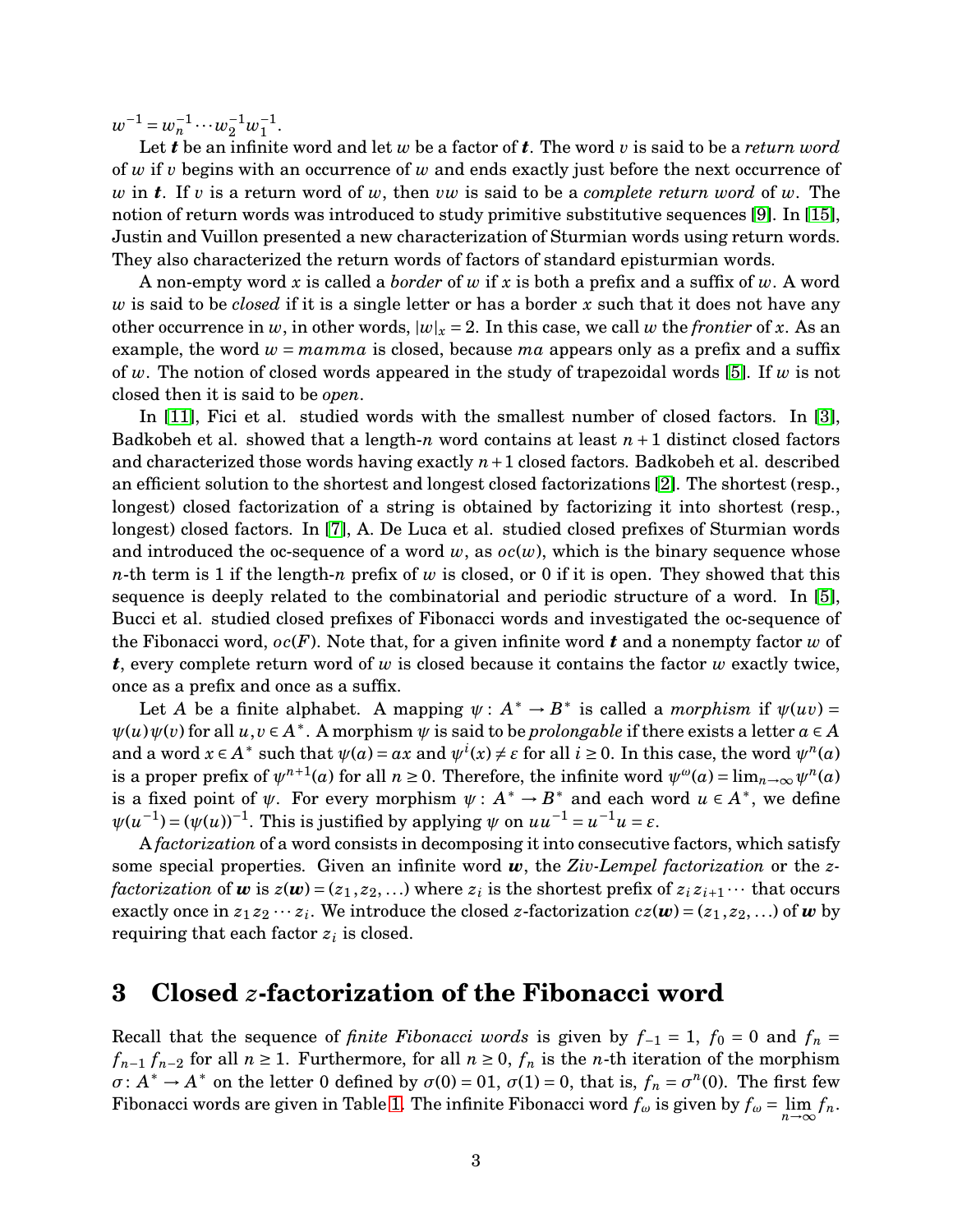Equivalently we have,  $f_{\omega} = \sigma^{\omega}(0)$ .

*n* -1 0 1 2 3 4 5 *f<sup>n</sup>* 1 0 01 010 01001 01001010 0100101001001

<span id="page-3-0"></span>Table 1: The first few Fibonacci words  $(f_n)_{n\geq -1}$ .

The sequence of Fibonacci numbers is given by the recurrence relation  $F_n = F_{n-1} + F_{n-2}$ for all  $n \ge 1$  where  $F_{-1} = 1$ ,  $F_0 = 1$ . The sequence of Fibonacci words is related to the latter sequence of numbers since  $F_n = |f_n|$  for all  $n \ge -1$ .

We note that the infinite Fibonacci word belongs to the class of *Sturmian words*, that is, infinite aperiodic binary words with minimal factor complexity. These words were presented in [\[20\]](#page-22-10) and are widely studied in the literature because they have several equivalent definitions and many various optimal properties, see for instance [\[17,](#page-22-11) Chapter 2].

In [\[25\]](#page-23-1), Wen and Wen defined the *n*-th *singular word*  $w_n$  of  $f_\omega$  by  $w_{-2} = \varepsilon$ ,  $w_{-1} = 0$ ,  $w_0 = 1$  and for  $n \ge 1$ ,  $w_n = a \, f_n \, b^{-1}$ , where  $ab \in \{01,10\}$  is the length-2 suffix of  $f_n$ . It is easy to see that  $|w_n| = F_n$  for all  $n \ge -1$ . The first few singular words of the Fibonacci word  $f_\omega$ are displayed in Table [2.](#page-3-1)

|  |  |  | $n \mid -2 \mid -1 \mid 0 \mid 1 \mid 2 \mid 3$ |  |
|--|--|--|-------------------------------------------------|--|
|  |  |  |                                                 |  |

<span id="page-3-1"></span>Table 2: The first few singular words  $(w_n)_{n\geq -2}$  of the Fibonacci word  $f_\omega$ .

The following lemma summarizes some properties of the singular words of the Fibonacci word *f<sup>ω</sup>* that are useful in the following.

<span id="page-3-2"></span>**Lemma 1.** [[25](#page-23-1), Property 2] *The singular words*  $(w_n)_n$  *of the Fibonacci word have the following properties.*

- *1. For all*  $n \ge -1$ ,  $w_n \nless w_{n+1}$ .
- *2. For all*  $n \geq 1$ ,  $w_n = w_{n-2} w_{n-3} w_{n-2}$ .
- *3. For all*  $n ≥ −2$ *,*  $w_n$  *is a palindrome.*
- *4.* For all  $n \ge -1$ ,  $w_n \nless \prod_{j=-1}^{n-1} w_j$ .

It is known that the infinite Fibonacci word  $f_\omega$  can be written as the concatenation of the singular words  $(w_n)_{n \geq -1}$  [\[25\]](#page-23-1), which turns out to be the *z*-factorization of  $f_\omega$  [\[10\]](#page-22-12).

<span id="page-3-3"></span>**Lemma 2.** [[10](#page-22-12), Proposition 8] *The infinite Fibonacci word*  $f_{\omega}$  *is the concatenation of the singular words, that is,*

$$
f_{\omega} = \prod_{n \geq -1} w_n.
$$

Our main goal in this section is to prove Theorem [5,](#page-4-0) which gives the closed *z*-factorization of the infinite Fibonacci word  $f_{\omega}$ . We will make use of the following two lemmas.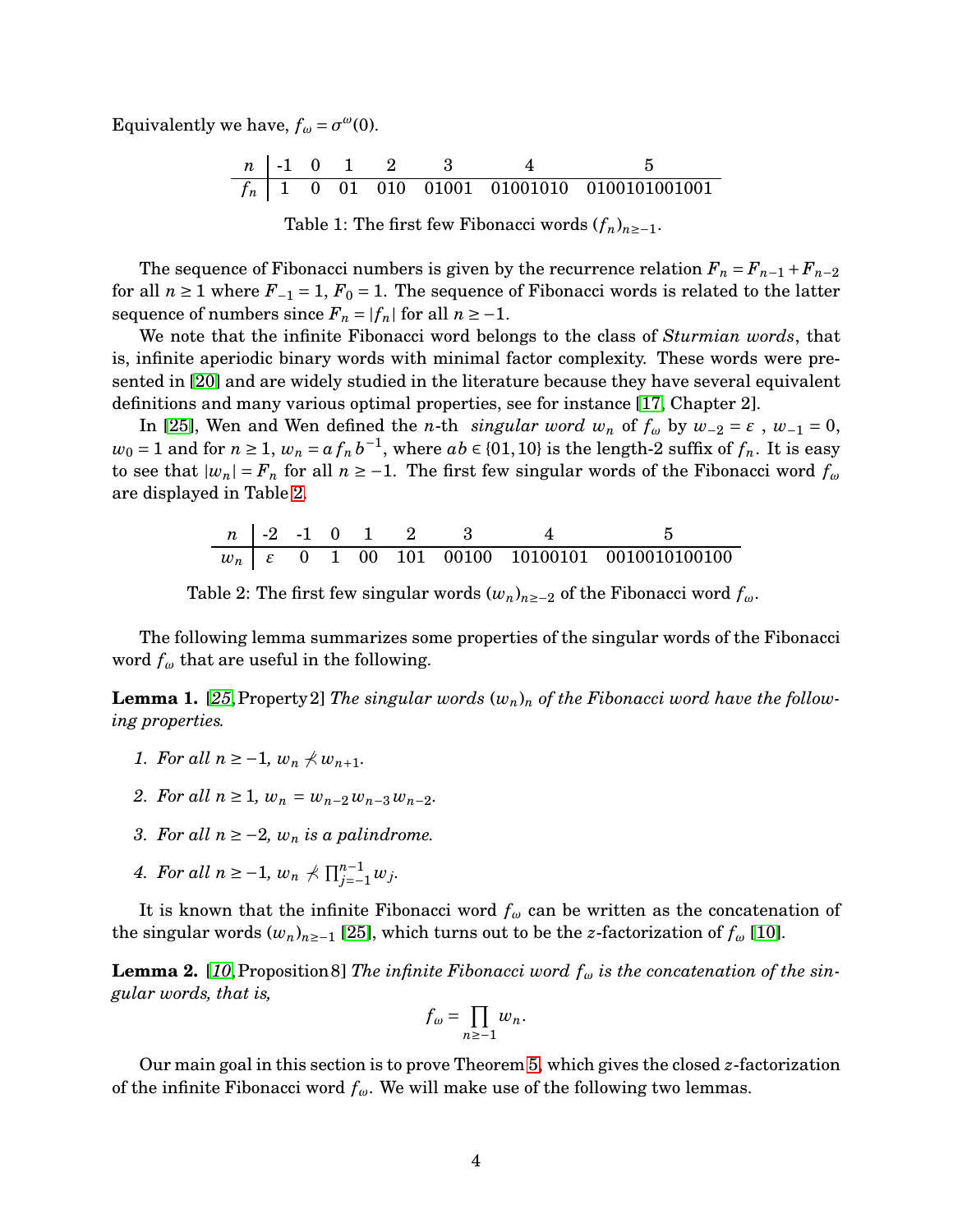<span id="page-4-1"></span>**Lemma 3.** [[25](#page-23-1), Lemma 3] Let  $n \ge 1$  and write  $w_n w_{n+1} = u_1 u_2 u_3$  (or  $w_{n+1} w_n = u_1 u_2 u_3$ ) with  $0 < |u_1| < F_n$  and  $0 < |u_3| < F_{n+1}$ . Then  $u_2$  is not a singular word.

<span id="page-4-2"></span>**Lemma 4.** For all  $n \ge -1$ ,  $w_n$  is closed.

*Proof.* From Table [2,](#page-3-1) the assertion can be easily verified for the values  $-1 \le n \le 3$ . Assume that *n* ≥ 4. It follows from Lemma [1](#page-3-2) that  $w_n = w_{n-2}w_{n-3}w_{n-2}$ . So  $w_{n-2}$  is a border of  $w_n$ . It suffices to show that  $w_{n-2}$  is neither a proper factor of  $w_{n-2}w_{n-3}$  nor that of  $w_{n-3}w_{n-2}$ . We proceed by contradiction and suppose that *wn*−<sup>2</sup> is a proper factor of *wn*−<sup>2</sup> *wn*−<sup>3</sup> (the other case is similar). There exist non-empty words  $u_1$  and  $u_3$  over {0,1} such that  $w_{n-2}w_{n-3}$  = *u*<sub>1</sub>*w*<sub>*n*−2</sub>*u*<sub>3</sub>. Using the fact that  $|w_{n-2}| = F_{n-2}$  and  $|w_{n-3}| = F_{n-3}$ , we have  $|u_1u_3| = F_{n-3}$ . So 0 < |*u*<sub>1</sub>| < *F*<sub>*n*−3</sub> < *F*<sub>*n*−2</sub> and 0 < |*u*<sub>3</sub>| < *F*<sub>*n*−3</sub>. This contradicts Lemma [3.](#page-4-1)  $\Box$ 

<span id="page-4-0"></span>**Theorem 5.** *The closed z-factorization of the Fibonacci infinite word is*

$$
cz(f_{\omega}) = (w_{-1}, w_0, w_1, ...).
$$

*Proof.* Based on Lemma [2,](#page-3-3)  $z(f_\omega) = (w_{-1}, w_0, w_1, \ldots)$ . By Lemma [4,](#page-4-2) the factors  $w_n$  are closed, which shows that this factorization is also  $cz(f_\omega)$ .  $\Box$ 

### **4 Closed** *z***-factorization of the** *m***-bonacci word**

The *Tribonacci word* is the most natural extension of the Fibonacci word to a three-letter alphabet and has been studied in many papers, see for instance [\[1,](#page-21-6) [24\]](#page-22-13). To describe such an extension to a finite alphabet of arbitrary size greater than 1, for every integer  $m \geq 2$ , we define the *m-bonacci word* as the fixed point of the morphism  $\varphi_m$  given in the following definition.

<span id="page-4-3"></span>**Definition 6.** For  $m \ge 2$ , let  $A_m = \{0, 1, ..., m-1\}$  and let  $\varphi_m$  be the morphism defined by

$$
\varphi_m: A_m^* \to A_m^*, 0 \to 01, ..., (m-2) \to 0(m-1), (m-1) \to 0.
$$

The sequence of *finite m-bonacci words* denoted as  $(h_n^{(m)})_{n\geq 0},$  or briefly as  $(h_n)_{n\geq 0},$  is given by  $h_n = \varphi_m^n(0)$  for all  $n \ge 0$ . The *infinite m-bonacci word*  $h_\omega$  is the fixed point of the morphism  $\varphi_m$  which starts with 0.

**Example 7.** Suppose that  $m = 2$ . Then  $A_2 = \{0, 1\}$  and  $\varphi_2 : 0 \rightarrow 0 \cdot 1, 1 \rightarrow 0$ . Also the infinite 2-bonacci word  $h_\omega^{(2)}$  is exactly the infinite Fibonacci word. Furthermore, for all  $n \geq 0$ ,  $f_n = h_n$ .

The first few finite *m*-bonacci words are given in Table [3](#page-5-0) for some values of the parameter *m*.

*Remark* 8. In addition to the morphism  $\varphi_m$ , we define several objects related to *m* in this section, where the parameter *m* is deleted in the notation of most of them for the sake of clarity. These objects are  $h_n$ ,  $u_n$ ,  $\mu_n$ ,  $\psi_n$ ,  $z_n$ ,  $\underline{n}$ ,  $\underline{n}$  and  $\hat{n}$ . This is justifiable firstly because fixing the parameter *m* at the beginning of the statement of each of the upcoming results removes the danger of confusion and secondly because deleting *m* from the notation proposes a considerable simplicity and convenience in presenting formulas.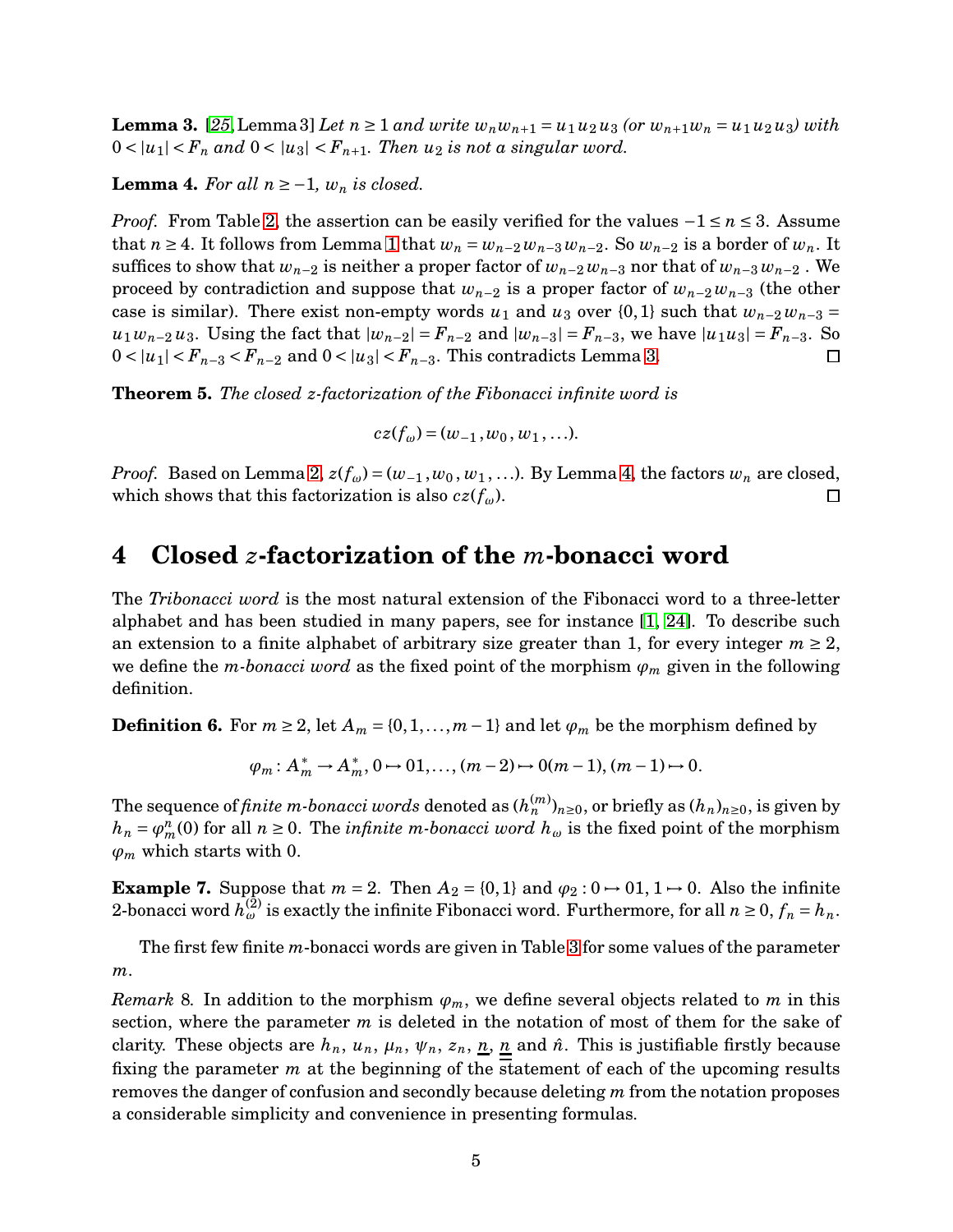| n           |         |      |               |                  |                                 |
|-------------|---------|------|---------------|------------------|---------------------------------|
| $h_n^{(2)}$ | 01      | 010  | 01001         | 01001010         | 0100101001001                   |
| $h_n^{(3)}$ |         | 0102 | 0102010       | 0102010010201    | 010201001020101020100102        |
| $h_n^{(4)}$ | $^{01}$ |      | 0102 01020103 | 010201030102010  | 01020103010201001020103010201   |
| $h_n^{(5)}$ | 01      |      | 0102 01020103 | 0102010301020104 | 0102010301020104010201030102010 |

<span id="page-5-0"></span>Table 3: The first few words of the sequence  $(h_n^{(m)})_{n\geq 0}$  for  $m\in\{2,3,4,5\}.$ 

**Notation 9.** For every integer  $n \ge 0$ , let  $n := n \mod m$ . Note that  $n \in \{0, 1, ..., m-1\}$ .

*Remark* 10*.* The words *hn*, represented in Definition [6,](#page-4-3) can be defined in a recursive way as follows:

<span id="page-5-1"></span>
$$
h_n = \begin{cases} 0, & \text{if } n = 0; \\ h_{n-1} \cdots h_0 n, & \text{if } 1 \le n \le m - 1; \\ h_{n-1} \cdots h_{n-m}, & \text{if } n \ge m. \end{cases} \tag{1}
$$

**Notation 11.** Let *m* and *n* be integers. We use the notation  $m \mid n$  as *m* divides *n* and  $m \nmid n$ as *m* does not divide *n*.

<span id="page-5-2"></span>**Lemma 12.** *Let*  $n \geq 1$ *. The word*  $h_n^R$  *starts with*  $\underline{n}0$  *if*  $m \nmid n$ *;* 01 *otherwise.* 

*Proof.* We proceed by induction on  $n \geq 1$ . The result holds true for  $n = 1$  as  $h_1^R$  $_1^R$  = 10. Assume that  $n \geq 2$ . There are two cases to consider according to the value of *n*.

**Case 1**. Suppose that  $n \leq m-1$ . Using Equation [\(1\)](#page-5-1), we obtain  $h_n^R = nh_0^R \cdots h_n^R$  $_{n-1}^{\kappa}$ . As  $h_0^R$  $_0^R$  = 0, we get the result.

**Case 2**. Suppose that  $n \geq m$ . From Equation [\(1\)](#page-5-1), we deduce that  $h_n^R = h_{n-m}^R \cdots h_n^R$ *n*−1. Using the induction hypothesis,  $h_{n-m}^R$  starts with  $n-m0 = n0$  if  $m \nmid n$ ; 01 otherwise. This ends the proof. □

Similarly to the Fibonacci word which is a typical example of Sturmian words, *m*-bonacci words are typical examples of episturmian words over *Am*. Episturmian words on finite alphabet naturally extend Sturmian words to larger alphabets. Their construction and properties can be found in [\[8,](#page-21-7) [14,](#page-22-14) [16\]](#page-22-15) for instance. Inspired by the construction of standard episturmian words presented in [\[16\]](#page-22-15), we need a restricted version of that construction and prior to this, some definitions are required as well.

**Definition 13.** For each letter  $a \in A_m$ , we define the morphism  $\psi_a^{(m)}$ :  $A_m^* \to A_m^*$ ,  $\psi_a$  for short, by  $\psi_a(a) = a$ , and  $\psi_a(b) = ab$  for all  $b \in A_m \setminus \{a\}$ . Furthermore, we define the sequence of morphisms  $\mu_n^{(m)}: A_m^* \to A_m^*$ ,  $\mu_n$  for short, by  $\mu_0 = id$  and  $\mu_n = \psi_0 \circ \psi_1 \cdots \circ \psi_{n-1}$  for  $n > 0$ , where  $id: A_m^* \to A_m^*$  is the identity morphism.

In Table [4,](#page-6-0) we compute the images of letters in  $A_3$  under the morphisms  $\mu_0, \mu_1, \ldots, \mu_4$ . Observe that  $h_0 = \mu_0(0)$ ,  $h_1 = \mu_1(1)$ ,  $h_2 = \mu_2(2)$ ,  $h_3 = \mu_3(0)$  and  $h_4 = \mu_4(1)$ .

<span id="page-5-3"></span>**Definition 14.** We let  $\left(u_n^{(m)}\right)$  $n \geq 1$ , or briefly  $(u_n)_{n \geq 1}$ , denote the sequence of palindromic prefixes of  $h_{\omega}$  starting with  $u_1 = \varepsilon$  and sorted by increasing length.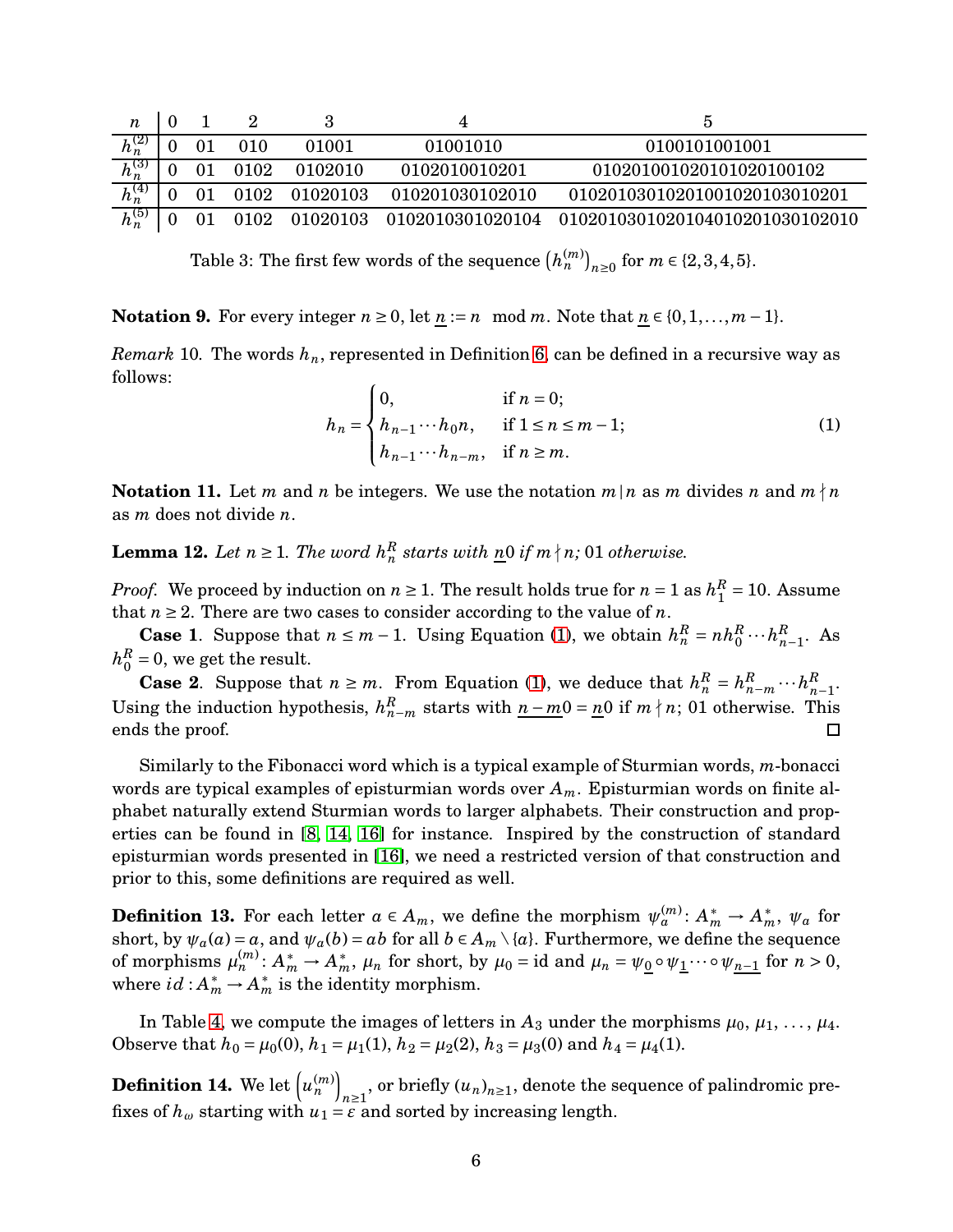| $a \in A_3$                                                                      |         |                                   |      |
|----------------------------------------------------------------------------------|---------|-----------------------------------|------|
| $\mu_0^{(3)}(a) = id(a)$                                                         |         |                                   |      |
| $\overline{\mu_1^{(3)}}(a) = \psi_0(a)$                                          |         |                                   | 02   |
| $\mu_2^{(3)}(a) = \psi_0 \circ \psi_1(a)$                                        | 010     |                                   | 0102 |
| $\mu_3^{(3)}(a) = \psi_0 \circ \psi_1 \circ \psi_2(a)$                           | 0102010 | 010201                            | 0102 |
| $\overline{\mu_{A}^{(3)}}(a) = \psi_0 \circ \psi_1 \circ \psi_2 \circ \psi_0(a)$ |         | 0102010 0102010010201 01020100102 |      |

<span id="page-6-0"></span>Table 4: The images of letters in  $A_3$  under morphisms  $\mu_i^{(3)}$  $i^{(3)}$ , *i* ∈ {0,..., 4}.

| n           |    |              |               |                               |                                                                       |
|-------------|----|--------------|---------------|-------------------------------|-----------------------------------------------------------------------|
| $u_n^{(2)}$ | £. | $0\quad 010$ | 010010        | 01001010010                   | 0100101001001010010                                                   |
| $u_n^{(3)}$ | £. |              | 0 010 0102010 | 01020100102010                | 010201001020101020100102010                                           |
| $u_n^{(4)}$ |    |              |               | 0 010 0102010 010201030102010 | 010201030102010010201030102010                                        |
| $u_n^{(5)}$ |    | $0\quad 010$ |               |                               | $0102010 \quad 010201030102010 \quad 0102010301020104010201030102010$ |

<span id="page-6-1"></span>Table 5: The first few words of the sequence  $\left( u_n^{(m)} \right)$ *n*≥1 for  $m \in \{2, 3, 4, 5\}$ .

Notice that  $u_1^{(m)}$  $u_1^{(m)} = \varepsilon$  and  $u_2^{(m)}$  $\sum_{n=2}^{m} a_n = 0$  for all  $m \ge 2$ . It is clear that  $h_\omega = \lim_{n \to \infty} u_n$ . In Table [5,](#page-6-1) we show the first few elements of the sequence  $\left(u_n^{(m)}\right)$ *n*≥1 for  $m \in \{2, 3, 4, 5\}$ .

<span id="page-6-3"></span>**Lemma 15.** [*[16](#page-22-15)*,Section 2.1] *The following identities hold.*

- *1. For all*  $n \ge 0$ ,  $h_n = \mu_n(n)$ .
- *2. For all*  $n \geq 1$ ,  $u_{n+1} = (u_n \underline{n-1})^{(+)}$ .
- *3. For all*  $n \ge 1$ *, we have*  $u_{n+1} = h_{n-1}u_n$ *.*
- *4. For all*  $n \geq 2$ *, we have*  $u_n = h_0^R$  $\frac{R}{0}h_1^R$  $\frac{R}{1} \cdots h\frac{R}{n}$ *n*−2 *.*
- *5. For all*  $n \geq 1$ ,

$$
h_n = \begin{cases} u_{n+1} n, & \text{if } 1 \le n \le m-1; \\ u_n u_{n-m}^{-1}, & \text{if } n \ge m. \end{cases}
$$

**Definition 16.** Let  $(x_n)_{n\geq 0}$  be a sequence of words and let  $(v_n)_{n\geq 0}$  be a sequence of morphisms, where  $x_n \in A_m^*$  and  $v_n : A_m^* \to A_m^*$  for  $n \ge 0$ . If *a* and *b* be integers where  $a \le b$ , then we let  $\int_{i=a}^{b} v_i = v_a \circ v_{a+1} \circ \cdots \circ v_b$ . Moreover, if  $a > b$ , then we let  $\int_{i=a}^{b} v_i = id$  and  $\prod_{i=a}^{b} x_i = \varepsilon$ .

In the two following lemmas, we start counting the positions of letters at 1.

<span id="page-6-2"></span>**Lemma 17.** Let  $m \ge 2$  and let  $k$  and  $k'$  be distinct letters of  $A_m$ . Suppose that the word  $x =$ *x*<sup>1</sup> ··· *x<sup>n</sup> with x*1,..., *xn*−<sup>1</sup> ∈ *Am*\{*k*} *contains exactly p occurrences of k* ′ *that occur at positions*  $a_1, \ldots, a_p$ *. Moreover, let*  $y = \psi_k(x)$ *.* 

*1. If*  $x_n = k$ *, then*  $|y| = 2n - 1$ *; otherwise*  $|y| = 2n$ *.*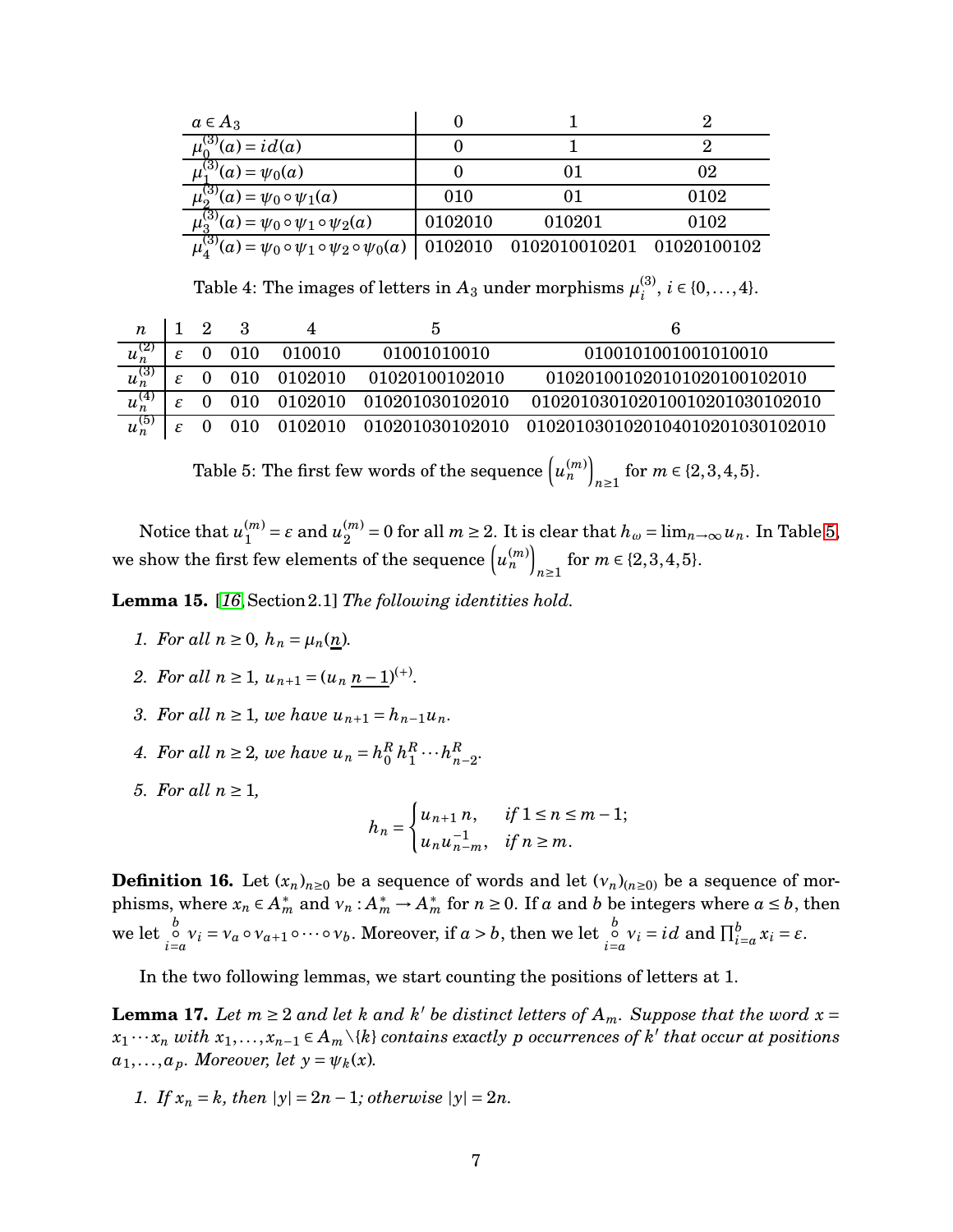*2. The word y contains n occurrences of the letter k that appear in all odd positions and*  $p$  *occurrences of the letter*  $k'$  *that appear at positions*  $2a_1, \ldots, 2a_p$ .

*Proof.* Let  $x = x_1 \cdots x_{n-1} x_n$ , where  $x_1, \ldots, x_{n-1} \in A_m \setminus \{k\}$  and  $x_n \in A_m$ . Since  $y = \psi_k(x)$ , we obtain

<span id="page-7-0"></span>
$$
y = kx_1kx_2\cdots kx_{n-1}ky_n, \tag{2}
$$

where  $y_n = \varepsilon$  if  $x_n = k$ ;  $y_n = x_n$  otherwise. Therefore, |y| equals either  $2n - 1$  (when  $x_n = k$ ) or 2*n* (when  $x_n \neq k$ ). Furthermore, by Equation [\(2\)](#page-7-0), for each  $1 \leq j \leq \lfloor \frac{y}{2} \rfloor$  the equation  $y_{2j} = x_j$ holds. This proves the second part of the lemma. П

**Lemma 18.** Let  $n \geq m$ . We have

<span id="page-7-1"></span>
$$
\left(\begin{array}{c} n-1\\ \circ \\ i=n-m+1 \end{array}\psi_{\underline{i}}\right)\left(\underline{n-m+1}\right) = \prod_{j=2}^{m} \left(\begin{array}{c} n-j\\ \circ \\ i=n-m+1 \end{array}\psi_{\underline{i}}\right)\left(\underline{n-j+1}\right). \tag{3}
$$

*Proof.* First, observe that the length of the composition in the left-hand side of Equation [\(3\)](#page-7-1) is *m*−1. By applying Lemma [17](#page-6-2) (*m*−1) times, both sides of Equation [\(3\)](#page-7-1) equal the word *y* of length  $2^{m-1}-1$  that consists of letters  $n-1$ ,  $n-2$ ,...,  $n-m+1$  and for each  $j \in \{1,...,m-1\}$ , the letter *n* − *j* appears exactly in positions  $(2t + 1)2^{m-j-1}$  with  $t \in \{0, 1, ..., 2^{j-1} - 1\}$ . The result now follows.  $\Box$ 

<span id="page-7-3"></span>**Lemma 19.** *The following identities hold.*

- *1. For all*  $n \ge m$ ,  $\mu_n(n-m+1) = h_{n-1}h_{n-2} \cdots h_{n-m+1}$ .
- *2.* For all  $1 \le n \le m-1$ ,  $\mu_{n-1}(n) = u_n n$ .
- *3. For all*  $n \ge 1$ ,  $h_n^R = 0^{-1} \varphi_m(h_n^R)$  $_{n-1}^{R}$ ) 0.
- *4. For all*  $n \geq 2$ ,  $u_n = \varphi_m(u_{n-1})0$ .
- *Proof.* 1. The result is obtained by applying  $\int_{i=0}^{n-m} \psi_i$  on both sides of Equation [\(3\)](#page-7-1) and using the identities  $h_j = \mu_j(j) = \psi_0 \circ \psi_1 \circ \cdots \circ \psi_{j-1}(j)$  which hold for each  $j \in \{n-1,\ldots,n-1\}$  $m+1$  by Part (1) of Lemma [15.](#page-6-3)
	- 2. By Part (1) of Lemma [15,](#page-6-3) considering  $1 \le n \le m-1$ , we obtain  $h_{n-1} = \mu_{n-1}(n-1)$  and  $h_n = \mu_n(n)$ . Now replacing  $\mu_n$  by  $\mu_{n-1} \circ \psi_{n-1}$  in the last equation easily yields

<span id="page-7-2"></span>
$$
h_n = h_{n-1} \,\mu_{n-1}(n). \tag{4}
$$

On the other hand, by Parts (3) and (5) of Lemma [15,](#page-6-3) we get  $h_n = h_{n-1}u_n n$ . Comparing this with Equality [\(4\)](#page-7-2) yields the result.

3. We proceed by induction on  $n \geq 1$ . The result holds true for the case  $n = 1$  because  $h_1^R$  $_{1}^{R}=10=0^{-1}\varphi_{m}(h_{0}^{R}% -h_{1}^{R})=0$  $\binom{R}{0}$ 0 as  $h^R_0$  $\binom{R}{0}$  = 0. We divide the proof into three cases according to the value of *n*.

**Case 1**. Suppose that  $n \leq m-1$ . By [\(1\)](#page-5-1), we have  $h_n^R = nh_0^R \cdots h_n^R$  $\binom{n}{n-1}$ . Using the induction  ${\rm hypothesis, \ we \ get} \ h_n^R = n00^{-1} \varphi_m(h_0^R)$  $\binom{R}{0}$ 0 $\cdots$ 0<sup>-1</sup> $\varphi_m$ ( $h_n^R$  $\sum_{n=1}^{R}$ )0 = 0<sup>-1</sup> $\varphi_m$ ((*n* − 1)*h*<sup>R</sup><sub>0</sub>  $\frac{R}{0}\cdots h\frac{R}{n}$  $_{n-2}^{R}$ )0 =  $0^{-1}\varphi_m(h_n^R)$  $_{n-1}^{k}$ <sup>0</sup>.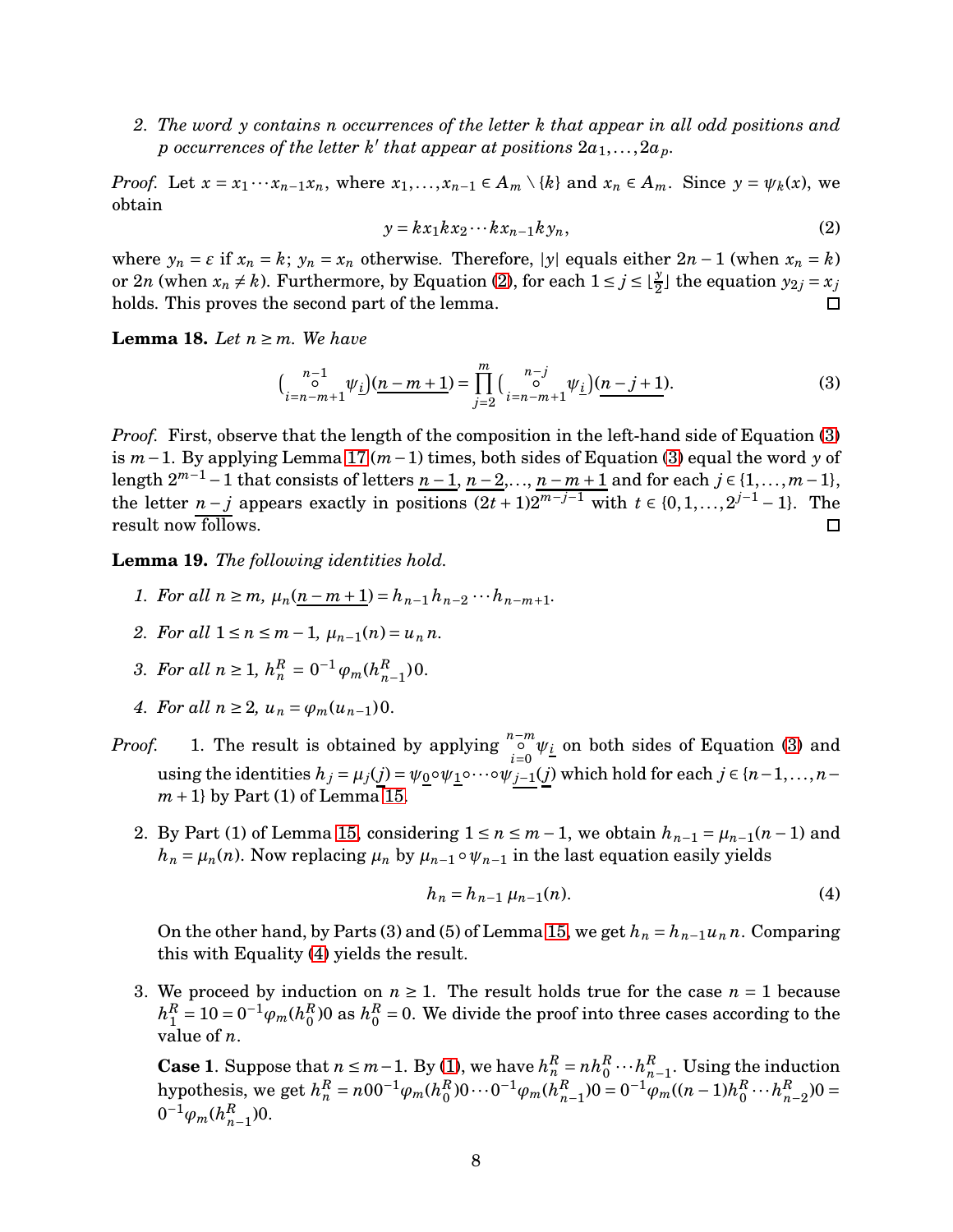**Case 2**. Suppose that  $n = m - 1$ . Using [\(1\)](#page-5-1), we have  $h_n^R = h_0^R$  $\frac{R}{0}\cdots h\frac{R}{n}$  $_{n-1}^R$ . By the induction  ${\rm hypothesis,}$  we find that  $h^R_n = 00^{-1} \varphi_m (h^R_0)$  $\binom{R}{0}$ 0 $\cdots$ 0<sup>-1</sup> $\varphi_m$ ( $h^R_n$  $_{n-1}^{R}$ )0 = 0<sup>-1</sup> $\varphi_m$ ((*n*−1)*h*<sup>R</sup><sub>0</sub>  $\frac{R}{0}\cdots h\frac{R}{n}$  $_{n-2}^{R}$ )0 =  $0^{-1}\varphi_m(h_n^R)$  $_{n-1}^{k}$ <sup>0</sup>.

**Case 3**. Suppose that  $n \ge m$ . By [\(1\)](#page-5-1), we deduce that  $h_n^R = h_{n-m}^R \cdots h_n^R$  $\frac{R}{n-1}$ . By the induc- $\tanh$  hypothesis, we get  $h_n^R = 0^{-1} \varphi_m (h_n^R)$  $R$ <sup>*n*−*m*−1</sub>)0…0<sup>-1</sup> $\varphi_m(h_n^R)$ </sup>  $_{n-1}^{R}$ )0 = 0<sup>-1</sup> $\varphi_m(h_n^R)$  $_{n-m-1}^R\cdots h_n^R$  $_{n-2}^{R}$ )0 =  $0^{-1}\varphi_m(h_n^R)$  $_{n-1}^{R}$ )0.

4. For  $n = 2$ , we have  $u_2 = 0 = \varphi_m(u_1)0$  since  $u_1 = \varepsilon$ . Now suppose that  $n \geq 3$ . Using Part (4) of Lemma [15](#page-6-3) and  $h_0 = 0$ , we obtain  $u_n = 0$   $h_1^R$  $\frac{R}{1} \cdots h\frac{R}{n}$  $R_{n-2}$ . Replacing the words  $h_j^R$  $j$ <sup>*t*</sup> in the right-hand side from Part (3) of Lemma [19](#page-7-3) yields  $u_n = \varphi_m(h_0^R)$  $\frac{R}{0}h_1^R$  $\frac{R}{1} \cdots h_n^R$  $_{n-3}^{\kappa}$ )0 whence the result is obtained by Part (4) of Lemma [15.](#page-6-3)  $\Box$ 

We define a sequence of words  $(z_n^{(m)})_{n\geq 0}$  in terms of  $(h_n^{(m)})_{n\geq 0}$  that will be useful in the sequel to obtain the closed *z*-factorization of the *m*-bonacci words.

<span id="page-8-2"></span>**Definition 20.** We define the sequence  $(z_n^{(m)})_{n\geq 0}$ , denoted briefly  $(z_n)_{n\geq 0}$ , by  $z_0 = 0$ ,  $z_1 = 1$ ,  $z_2 = 020$  and

- 1. If  $m = 2$ , then for all  $n \ge 3$ ,  $z_n = (n-3)^{-1} h_n^R$ *n*−3 *h R*  $n^R$ <sub>n−2</sub> $n-2$ .
- 2. If  $m \geq 3$ , then

$$
z_n = \begin{cases} (n-3)^{-1} h_{n-3}^R h_{n-2}^R n h_0^R h_1^R \cdots h_{n-3}^R (n-2), & \text{if } 3 \le n \le m-1; \\ \frac{(n-3)^{-1}}{n-3} h_{n-3}^R h_{n-2}^R h_{n-m}^R h_{n-m+1}^R h_{n-m+2}^R \cdots h_{n-3}^R \underline{n-2}, & \text{if } n \ge m. \end{cases}
$$

The recursive equation satisfied by the sequence  $(|z_n|)_n$  is given in Part (1) of Lemma 25. We show in Lemma [22](#page-8-0) that for  $m = 2$ , the words  $z<sub>n</sub>$  are exactly the singular words of the Fibonacci word. The case  $m = 3$  is studied in the following example.

**Example 21.** The case  $m = 3$  corresponds to the Tribonacci word. For all  $n \ge 3$ , we have

$$
z_n^{(3)} = (\underline{n-3})^{-1} h_{n-3}^R h_{n-2}^R h_{n-3}^R \underline{n-2}.
$$

Table [6](#page-8-1) shows the first few words of the sequence  $(z_n^{(m)})_{n\geq 0}$  for  $2 \leq m \leq 5$ .

| n                      |  |     |       |           | :5                             |
|------------------------|--|-----|-------|-----------|--------------------------------|
| $z_n$                  |  | 00  | 101   | 00100     | 10100101                       |
| $z_n^3$                |  | 020 | 1001  | 02010102  | 010010201020100                |
| - 14<br>$z_n^{\prime}$ |  | 020 | 10301 | 020100102 | 010301020101020103             |
| $z_n^{(5)}$            |  | 020 | 10301 |           | 0201040102 0103010201001020103 |

<span id="page-8-1"></span>Table 6: The first few words of the sequence  $(z_n^{(m)})_{n\geq 0}$  for  $m=2,3,4,5.$ 

<span id="page-8-0"></span>**Lemma 22.** *For all*  $n \ge 0$ ,  $w_{n-1} = z_n^{(2)}$ .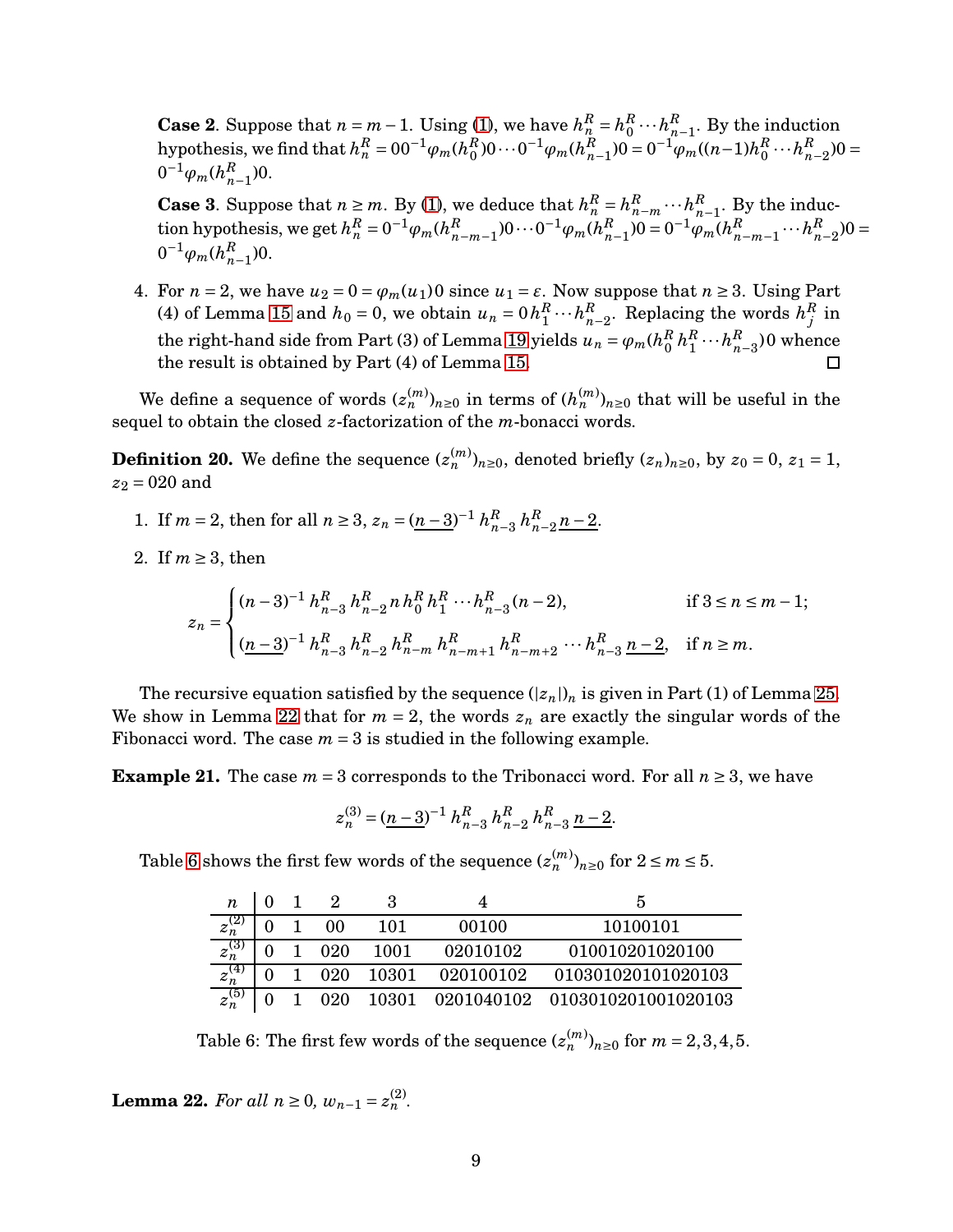*Proof.* The cases  $n \in \{0,1,2\}$  are easily handled using Tables [2](#page-3-1) and [6.](#page-8-1) Assume that  $n \geq$ 3. By definition, we get  $w_{n-1} = af_{n-1}b^{-1}$ , where *ab* is the length-2 suffix of  $f_{n-1}$ . It can be verified by induction on *n* that for all  $n \ge 1$ ,  $f_n$  ends with 01 (resp., 10) if *n* is odd (resp., even). Therefore, we can write  $w_{n-1} = \frac{n-2f_{n-1}(n-1)}{n-1}$ . Moreover, using the recursive definition of  $f_{n-1}$ , we get  $w_{n-1} = \underline{n-2} f_{n-2} f_{n-3} (\underline{n-1})^{-1}$ . Using Part (3) of Lemma [1,](#page-3-2) we have  $w_{n-1} = (n-1)^{-1} f_n^R$  $n-3$ <sup>*f*</sup> $n$ <sup>*n*</sup> *n*<sup>-2</sup><sub>*n*−2</sub>. On the other hand, Definition [20](#page-8-2) gives  $z_n^{(2)} = (n-3)^{-1} (h_{n-1}^{(2)})$ *n*−3 ) *<sup>R</sup>* (*h* (2)  $h_{n-2}^{(2)}$ , *R*<sub>*n*</sub> −2. By Definition [6,](#page-4-3) we have  $h_n^{(2)} = f_n$  for all *n*, which completes the proof.

<span id="page-9-1"></span>**Definition 23.** For every integer  $n \geq 0$ , let

$$
\underline{\underline{n}} = \begin{cases} \varepsilon, & \text{if } m|n; \\ \underline{n}, & \text{otherwise.} \end{cases}
$$
 (5)

Moreover, let  $\hat{n} = (\underline{n})^{-1} \underline{n}$ . Consequently

$$
\hat{n} = \begin{cases} 0, & \text{if } m|n; \\ \varepsilon, & \text{otherwise.} \end{cases}
$$

and  $\hat{n} = \frac{n(n)^{-1}}{n!}$ .

In Table [7,](#page-9-0) the first few values of  $\underline{n}$  are displayed for  $m \in \{2,3,4,5\}$ .

| $\begin{array}{ c cccc } \hline m=2&\epsilon&1&\epsilon&1&\epsilon&1&\epsilon&1&\epsilon&1\\ \hline m=3&\epsilon&1&2&\epsilon&1&2&\epsilon&1&2&\epsilon \end{array}$ |  |  |  |  |  |
|----------------------------------------------------------------------------------------------------------------------------------------------------------------------|--|--|--|--|--|
|                                                                                                                                                                      |  |  |  |  |  |
|                                                                                                                                                                      |  |  |  |  |  |
|                                                                                                                                                                      |  |  |  |  |  |

<span id="page-9-0"></span>Table 7: The first few values of  $\underline{n}$  for  $m \in \{2,3,4,5\}$ .

<span id="page-9-2"></span>**Lemma 24.** *For all*  $n \ge 0$ ,  $\varphi_m(n) = 0 \cdot n + 1$ .

*Proof.* The proof follows immediately from the definition of the morphism  $\varphi_m$  and Definition [23.](#page-9-1)  $\Box$ 

In the first part of the following lemma, we study the length of the word *z<sup>n</sup>* and in the second part, we find the first and the last letters of *zn*.

**Lemma 25.** *1. For all*  $n \ge m+1$ ,  $|z_n| = |z_{n-1}| + |z_{n-2}| + \cdots + |z_{n-m}|$ .

*2. Let*  $n \geq 2$ *. The word*  $z_n$  *ends with*  $n-2$ *. Moreover,*  $z_n$  *starts with* 1 *if*  $m|n-3$ *;* 0 *otherwise.*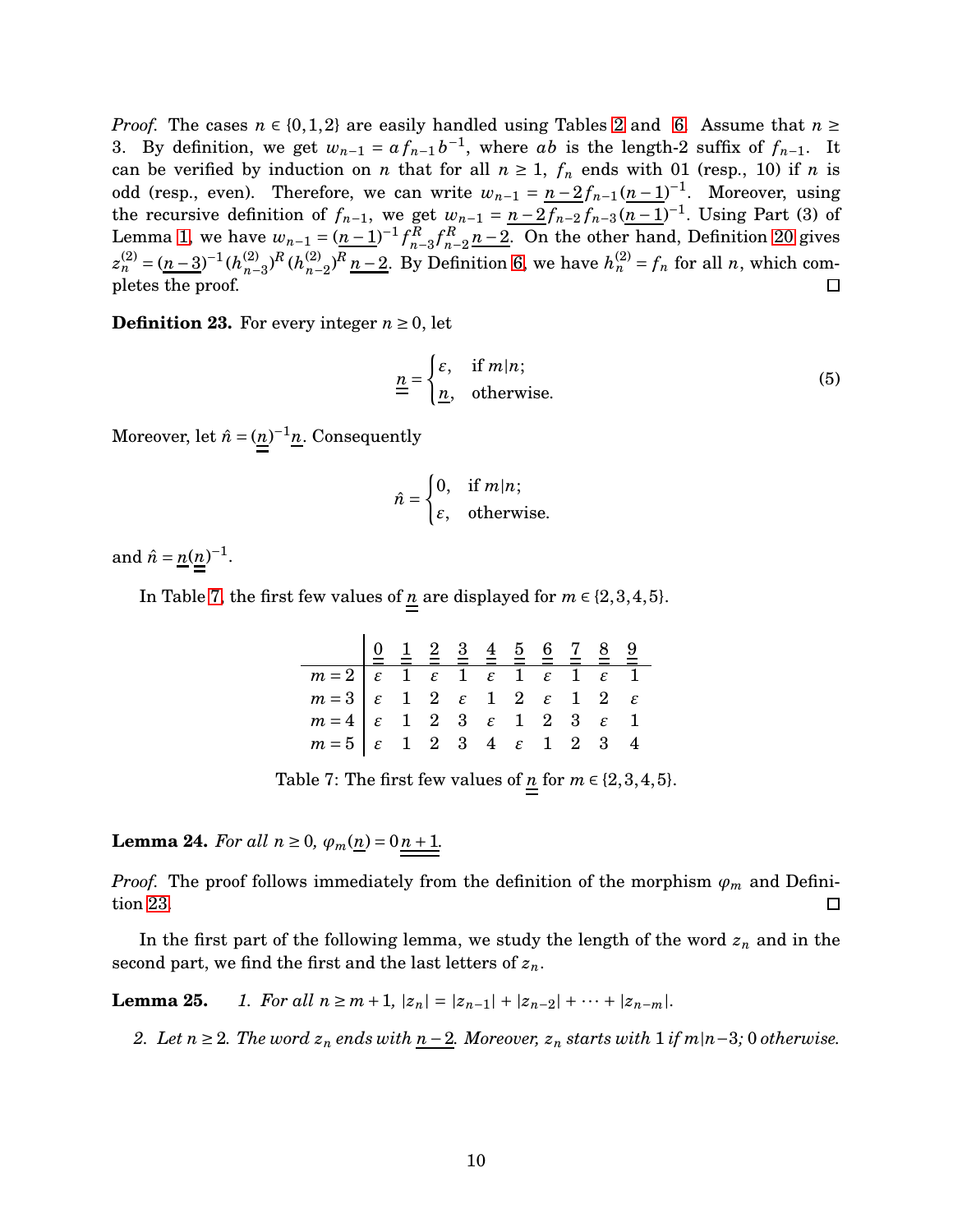*Proof.* 1. The case  $m = 2$  follows easily by induction on *n* and Definition [20.](#page-8-2) Suppose that *m* ≥ 3. We proceed by induction on *n*. Using Definition [20](#page-8-2) and Equation [1,](#page-5-1) we get

<span id="page-10-0"></span>
$$
|z_n| = \begin{cases} |h_{n-3}| + 2|h_{n-2}|, & \text{if } 3 \le n \le m-1; \\ |h_{n-3}| + |h_{n-2}| + |h_{n-m}| + |h_{n-m+1}| + \dots + |h_{n-3}|, & \text{if } n \ge m. \end{cases}
$$
(6)

For the base case  $n = m + 1$  we have,  $|z_{m+1}| = |h_{m-2}| + |h_{m-1}| + |h_1| + |h_2| + \cdots + |h_{m-2}|$ . From Equation [\(1\)](#page-5-1), we know that  $|h_{m-2}| = |h_0| + |h_1| + \cdots + |h_{m-3}| + 1$ . So, we get  $|z_{m+1}| =$  $|h_{m-1}|+3|h_{m-2}|-2$  since  $|h_0^R|$  $\binom{R}{0}$  = 1. By using [\(6\)](#page-10-0) several times, we obtain  $|z_m| + |z_{m-1}| +$  $\cdots$ + $|z_1|$  =  $|h_{m-1}|$  + 3 $|h_{m-2}|$  – 2 =  $|z_{m+1}|$ , as desired.

Now, suppose that  $n \geq m+2$ . By using [\(6\)](#page-10-0) several times, we have

$$
|z_{n-1}|+|z_{n-2}|+\cdots+|z_{n-m}|=|h_{n-3}|+|h_{n-2}|+|h_{n-m}|+|h_{n-m+1}|+\cdots+|h_{n-3}|=|z_n|.
$$

2. Using Definition [20,](#page-8-2) the result holds true for the case  $n = 2$  as  $z_2 = 010$ . Assume that *n* ≥ 3. By Definition [20](#page-8-2) again,  $z_n$  starts with  $(n-3)^{-1}h_n^R$  $\frac{R}{n-3}$  and ends with <u>n − 2</u>. If  $m|n-3$ , then Lemma [12](#page-5-2) says that  $h_n^R$  $\binom{n}{n-3}$  starts with  $01 = \frac{n-3}{1}$  which ends the proof. □

In the following remark, we rewrite the definition of the sequence  $z_n$  in a slightly different form. This helps us to prove Lemma [28](#page-10-1) which gives a characterization of *z<sup>n</sup>* in terms of the morphism  $\varphi_m$  and the word  $z_{n-1}$ .

<span id="page-10-2"></span>*Remark* 26. For all  $n \geq 3$ , the word  $z_n$  can be written as  $z_n = \alpha_n h_n^R$ *n*−3 *h R*  $_{n-2}^R$   $\beta_n$   $z'_n$   $\gamma_n$ , where

$$
z'_{n} = \prod_{i=(n-m)_{*}}^{(n-3)} h_{i}^{R}, \quad (j)_{*} := \max\{0, j\}, \quad (\alpha_{n}, \beta_{n}, \gamma_{n}) = \begin{cases} \left((n-3)^{-1}, n, n-2\right), & \text{if } n \leq m-1; \\ \left((n-3)^{-1}, \varepsilon, n-2\right), & \text{if } n \geq m. \end{cases}
$$

<span id="page-10-3"></span>**Lemma 27.** For any sequence  $(i_1,...,i_k)$  of positive integers, we have

$$
\varphi_m\left(\prod_{j=1}^k h_{i_j}^R\right) = 0\left(\prod_{j=1}^k h_{i_j+1}^R\right)0^{-1}.
$$

*Consequently, for all*  $n \geq m+1$ ,

$$
\varphi_m\left(\prod_{i=n-m-1}^n h_i^R\right) = 0\left(\prod_{i=n-m}^{n+1} h_i^R\right) 0^{-1}.
$$

*Proof.* To prove the first part, from Part (3) of Lemma [19,](#page-7-3) we find that

$$
\varphi_m(h_{i_1}^R h_{i_2}^R \cdots h_{i_k}^R) = 0 \cdot h_{i_1+1}^R 0^{-1} 0 \cdot h_{i_2+1}^R 0^{-1} \cdots 0 \cdot h_{i_k+1}^R 0^{-1}.
$$

The second part is obtained from the first one.

<span id="page-10-1"></span>**Lemma 28.** *For all*  $n \geq 2$ ,  $z_n = (n-3)^{-1} \varphi_m(z_{n-1}) \widehat{n-2}$ .

 $\Box$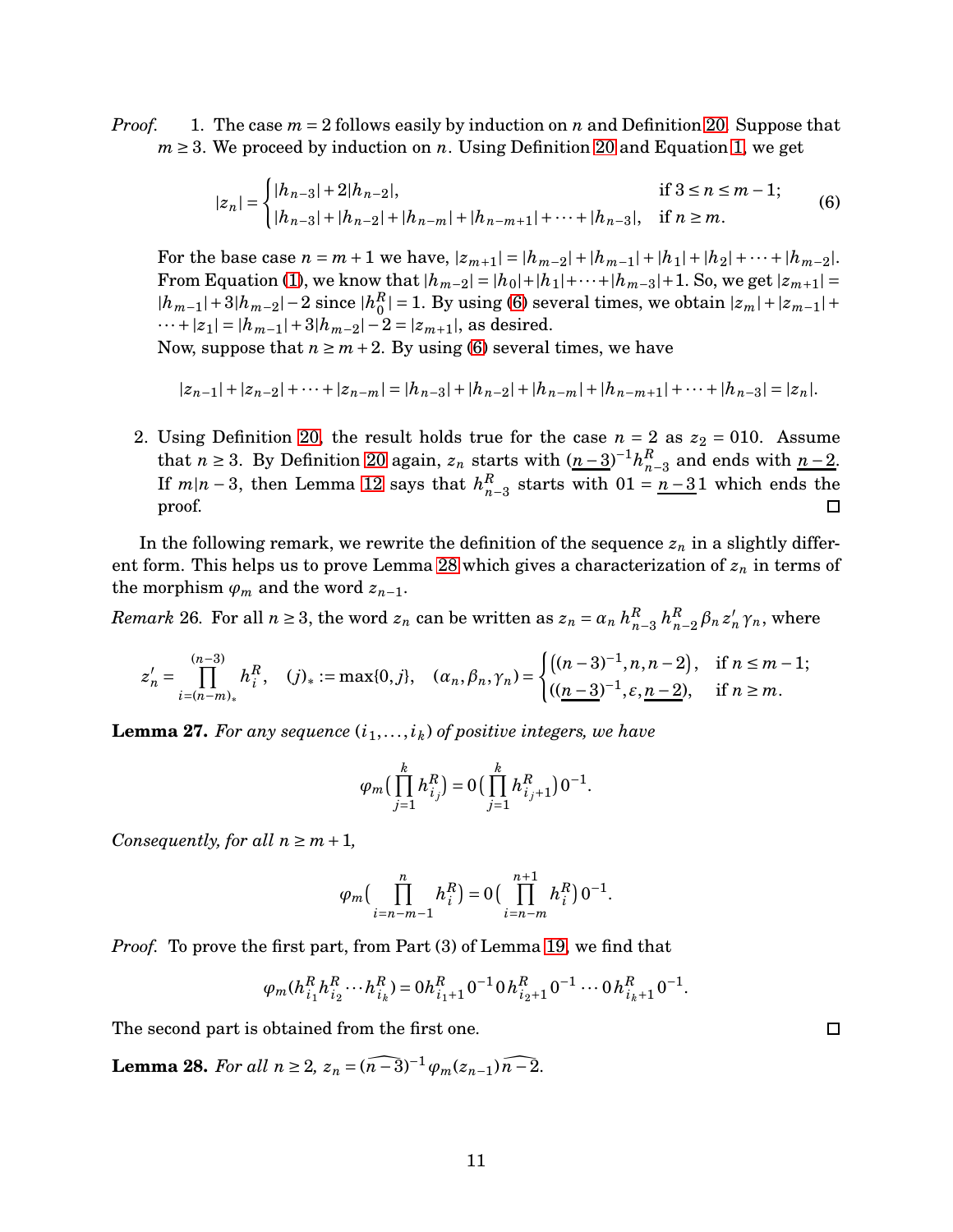*Proof.* The proof is by induction on *n*. Assume that the result holds true up to *n* − 1. If *n* = 2, then  $z_2 = \varphi_m(z_1)0 = (\widehat{2-3})^{-1}\varphi_m(z_1)\widehat{2-2}$ . If  $n = 3$ , then  $z_3 = 0^{-1}\varphi_m(z_2) = (\widehat{3-3})^{-1}\varphi_m(z_2)\widehat{3-2}$ . Now suppose that  $n \geq 4$ . Let  $B_n = \widehat{(n-3)}^{-1} \varphi_m(z_{n-1}) \widehat{n-2}$ . We divide the proof into two cases according to the value of *n*.

**Case 1.** Suppose that  $n \leq m$ . Using the induction hypothesis and Remark [26,](#page-10-2) we have

$$
B_n = \widehat{(n-3)}^{-1} \varphi_m \big( (n-4)^{-1} h_{n-4}^R h_{n-3}^R (n-1) \prod_{i=0}^{n-4} h_i^R (n-3) \big) \widehat{n-2}.
$$

From Part (3) of Lemma [19](#page-7-3) and Lemmas [24](#page-9-2) and [27,](#page-10-3) we get

$$
B_n = \widehat{(n-3)}^{-1}(0(n-3))^{-1}0h_{n-3}^R h_{n-2}^R a \prod_{i=0}^{n-3} h_i^R 0^{-1}0(n-2) \widehat{n-2},
$$

where  $a = \varepsilon$  if  $n = m$ ;  $a = n$  otherwise. As a consequence, we find that

$$
B_n = (\underline{n-3})^{-1} h_{n-3}^R h_{n-2}^R a \prod_{i=0}^{n-3} h_i^R \underline{n-2}.
$$

The result can be easily deduced using Remark [26.](#page-10-2)

**Case 2.** Assume that  $n \geq m+1$ . From the induction hypothesis and then Remark [26,](#page-10-2) we get

$$
B_n = \widehat{(n-3)}^{-1} \varphi_m \big( \underbrace{(n-4)}^{-1} h_{n-4}^R h_{n-3}^R \prod_{i=n-m-1}^{n-4} h_i^R(\underbrace{n-3}) \widehat{n-2}.
$$

Part (3) of Lemma [19](#page-7-3) and Lemmas [24](#page-9-2) and [27](#page-10-3) implies that

$$
B_n = (n-3)^{-1} (0(\underline{n-3}))^{-1} 0 h_{n-3}^R h_{n-2}^R \prod_{i=n-m}^{n-3} h_i^R 0^{-1} 0(\underline{n-2}) n^{-2}.
$$

Using Definition [23,](#page-9-1) we obtain

$$
B_n = \left(\underline{n-3}\right)^{-1} h_{n-3}^R h_{n-2}^R \prod_{i=n-m}^{n-3} h_i^R \underline{n-2}.
$$

Consequently, Remark [26](#page-10-2) gives that  $B_n = z_n$ .

**Definition 29.** For  $n \ge 0$ , let  $P_n = \prod_{k=0}^{n-1} z_k$ .

<span id="page-11-0"></span>**Lemma 30.** *We have*  $P_0 = ε$ *,*  $P_1 = 0$ *,*  $P_2 = 01$  *and for all*  $n ≥ 3$ *,* 

$$
P_n = \varphi_m(P_{n-1})\,\overline{n-3}.
$$

*Proof.* The cases  $n \in \{0, 1, 2, 3\}$  are trivially verified. Assume that  $n \geq 4$ . By Lemma [28,](#page-10-1) we get

$$
P_n = z_0 z_1 \cdots z_{n-1} = 0 \cdot 1 \cdot (\widehat{-1})^{-1} \varphi_m(z_1) \widehat{0} \cdot (\widehat{0})^{-1} \varphi_m(z_2) \widehat{1} \cdots \cdot (\widehat{n-4})^{-1} \varphi_m(z_{n-2}) \widehat{n-3}
$$
  
=  $\varphi_m(z_0 z_1 \cdots z_{n-2}) \widehat{n-3} = \varphi_m(P_{n-1}) \widehat{n-3}.$ 

 $\Box$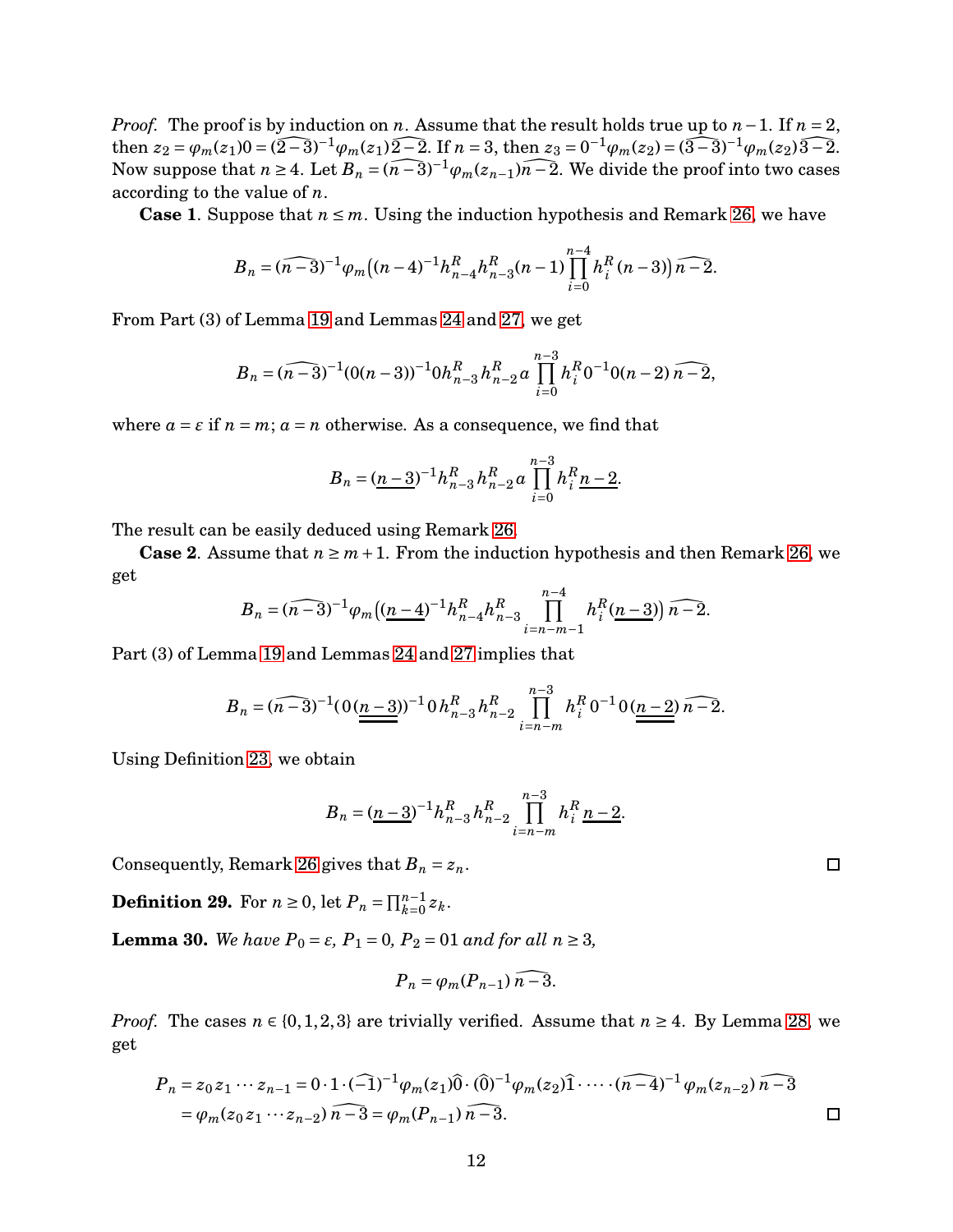<span id="page-12-3"></span>**Lemma 31.** *We have the following factorization for the infinite m-bonacci word.*

$$
h_\omega=\prod_{n\geq 0}z_n.
$$

*Proof.* We need to prove the following two items.

1. For all  $n \geq 1$ ,  $|P_n| > |P_{n-1}|$ ,

2.  $(P_n)_{n\geq 0}$  is a sequence of prefixes of  $h_\omega$ .

To prove (1), note that  $|P_n| = |P_{n-1}| + |z_{n-1}|$  for all  $n \ge 1$ . This yields  $|P_n| > |P_{n-1}|$  since  $|z_{n-1}| > 0$ . Let us prove (2). We proceed by induction on *n*. The *m*-bonacci word  $h_{\omega}$  starts with 01. Therefore, it is clear that  $P_n$  is a prefix of  $h_\omega$  for  $n \in \{0, 1, 2\}$ . Now suppose that *n* ≥ 3 and  $P_{n-1}$  is a prefix of  $h_{\omega}$ . Using Lemma [30,](#page-11-0) we have  $P_n = \varphi_m(P_{n-1})\overline{n-3}$ . The proof is divided into two cases according to whether *m* divides *n* −3 or not.

**Case 1**. Suppose that  $m|n-3$ . Thus,  $n-\overline{3}=0$  and then  $P_n = \varphi_m(P_{n-1})$ 0. By the induction hypothesis, there exists a letter  $a \in A_m$  and an infinite word **z** over  $A_m$  such that  $h_\omega =$  $P_{n-1}a\mathbf{z}$ . Since  $h_{\omega}$  is the fixed point of  $\varphi_m$ , we know that  $h_{\omega} = \varphi_m(h_{\omega}) = \varphi_m(P_{n-1}a\mathbf{z})$ . Since  $\varphi_m(a) = 0$  with  $b \in \{\varepsilon, 0, 1, ..., m-1\}$ , we get  $h_\omega = \varphi_m(P_{n-1}) 0 b \varphi_m(z) = P_n b \varphi_m(z)$ , showing that  $P_n$  is also a prefix of  $h_\omega$ .

**Case 2**. Suppose that  $m \nmid n-3$ . Therefore,  $n-3 = \varepsilon$  and then,  $P_n = \varphi_m(P_{n-1})$ . Thus  $\varphi_m(P_{n-1}) = P_n$  is a prefix of  $\varphi_m(h_\omega) = h_\omega$ , as required.  $\Box$ 

Justin and Vuillon [\[15\]](#page-22-8) studied the return words of factors of standard episturmian words and their occurrences. In order to prove the main theorem of this section, we need to mention some useful lemmas. Recall from Definition [14](#page-5-3) that  $u_n$  is the sequence of palindromic prefixes of *hω*.

<span id="page-12-1"></span>**Lemma 32.** [[15](#page-22-8), Corollary 4.1] *Let*  $v \in A_m^*$  *be any finite factor of*  $h_\omega$ *. Let*  $j(v) \ge 1$  *be such that*  $u_{j(v)}$  *is the shortest palindromic prefix of*  $h_{\omega}$  *which contains v as a factor, say*  $u_{j(v)} = f v g$  $with \ f,g \in A_m^*$ . Then,  $y$  is a return word of  $v$  if and only if  $f$   $y f^{-1}$  is a return word of  $u_{j(v)}$ . *Moreover, the return words of the palindromic prefix*  $u_{j(v)+1}$  are  $\mu_{j(v)}(i)$  for all  $i \in A_m$ .

The following definition, which will be useful in this paper, is mentioned in [\[17\]](#page-22-11).

**Definition 33.** Given an alphabet *A*, a set  $X \subset A^+$  of non-empty words is a code on *A* if every word  $w \in A^*$  has at most one factorization using words of X.

<span id="page-12-4"></span>**Lemma 34.** [[13](#page-22-6),Lemma 15] *The set*  ${0 \neq i}$  | 1 ≤ *i* ≤ *m*} = {01,02,...,0(*m* − 1),0} *of non-empty words is a code on the alphabet Am.*

<span id="page-12-0"></span>**Lemma 35.** [[13](#page-22-6), Lemma 17] *Let*  $x, y \in A_m^*$  *be two finite words.* 

- *1. If*  $\varphi_m(x)$  *o is a factor of*  $\varphi_m(y)$ *0, then x is a factor of y*.
- *2. If ϕm*(*x*) *is a factor of ϕm*(*y*) *and x does not end with the letter m*−1*, then x is a factor of y.*

<span id="page-12-2"></span>**Lemma 36.** *For*  $n \geq 3$ ,  $(n-3)^{-1} h_n^R$  $\sum_{n=3}^{R}$  *n*−2 *is not a factor of u*<sub>*n*−1</sub>*.*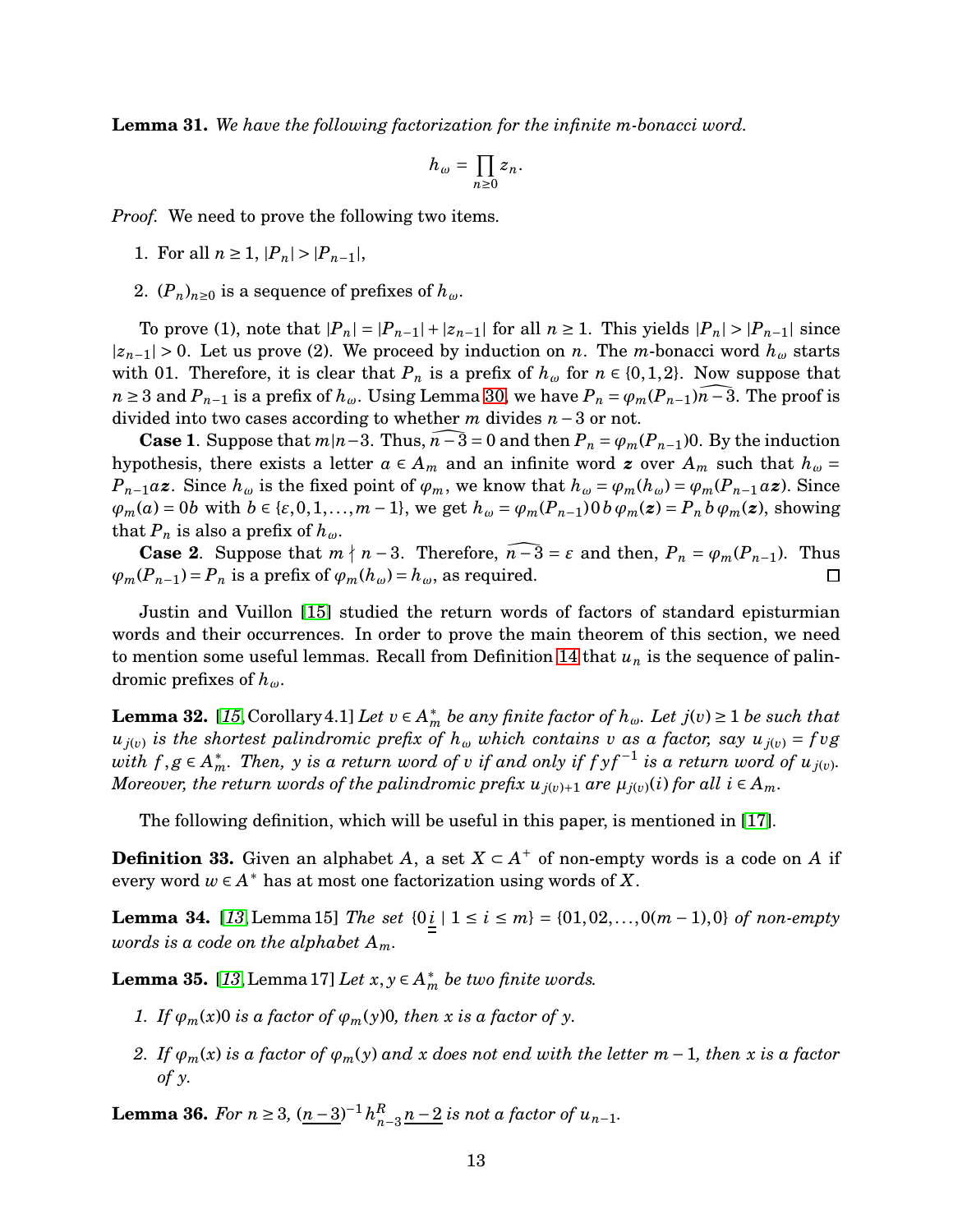*Proof.* The proof is by induction on *n*. The statement can be readily verified for  $n = 3$ . Now assume that  $n \geq 4$  and that the assertion holds for values less than *n*. We proceed by contradiction. Suppose that  $(n-3)^{-1} h_n^R$ *n*<sup>*n*</sup><sub>*n*−3</sub> *n* − 2 < *u*<sub>*n*−1</sub>. Using Parts (3) and (4) of Lemma [19,](#page-7-3) we have  $(\underline{n-3})^{-1} 0^{-1} \varphi_m(h_n^R)$ *n*−4 )0 *n* −2 ≺ *ϕm*(*un*−2)0. So we get

$$
(\underline{n-3})^{-1} 0^{-1} \varphi_m\left((\underline{n-4})(\underline{n-4})^{-1} h_{n-4}^R (\underline{n-3})(\underline{n-3})^{-1}\right) 0 \underline{n-2} \prec \varphi_m(u_{n-2}) 0.
$$

From Lemma [24](#page-9-2) and then Definition [23,](#page-9-1) we find that

<span id="page-13-0"></span>
$$
(\widehat{n-3})^{-1}\varphi_m\big((\underline{n-4})^{-1}h_{n-4}^R(\underline{n-3})\big)\widehat{n-2}\prec\varphi_m(u_{n-2})0.\tag{7}
$$

We consider three cases according to whether *m* divides *n* −3 or *n* −2 or none of them.

**Case 1**. Suppose that  $m \nmid n-3$  and  $m \nmid n-2$ . Replacing  $n-\overline{3} = n-\overline{2} = \varepsilon$  into [\(7\)](#page-13-0), we get  $\varphi_m \left( (n-4)^{-1} h_n^R \right)$  $\left( \frac{R}{n-4} \frac{n-3}{2} \right)$  <  $\varphi_m(u_{n-2})$ 0. Since  $\varphi_m\left( \frac{(n-4)}{2} \right)$ <sup>-1</sup> $h_n^R$  $\binom{R}{n-4}$  *n* − 3) ends with  $\underline{\underbrace{n-2}} \neq 0$ , we find that  $\varphi_m \left( \frac{(n-4)}{n} \right)^{-1} h_n^R$  $\left( \frac{R}{n-4} \cdot \frac{n-3}{2} \right) \leq \varphi_m(u_{n-2})$ . Since  $\left( \frac{n-4}{2} \right)^{-1} h_n^R$  $\frac{n}{n-4}$  *n*−3 ends with  $\frac{n-3}{4}$ ≠ *m* − 1, we deduce from Part (2) of Lemma [35](#page-12-0) that  $(n-4)^{-1} h_n^R$  $\frac{R}{n-4}$  <u>n</u>−3 < *u*<sub>n−2</sub>, contradicting the induction hypothesis.

**Case 2**. Suppose that *m* | *n*−3 and *m*  $\nmid$  *n*−2. Substituting  $\overline{n}$ −3 = 0 and  $\overline{n}$ −2 =  $\varepsilon$  into [\(7\)](#page-13-0), we have  $0^{-1}\varphi_m\left((\underline{n-4})^{-1}h_n^R\right)$ *n*<sup>−4</sup>  $n-3$ ) <  $\varphi_m(u_{n-2})$ 0. By Lemma [12,](#page-5-2) 0<sup>-1</sup> $\varphi_m((\underline{n-4})^{-1}h_n^R)$  $\binom{n}{n-4}$   $\binom{n-3}{2}$ starts with 1. From Lemma [12](#page-5-2) and Part (4) of Lemma [15,](#page-6-3) *ϕm*(*un*−2) starts with 0. Hence,  $\varphi_m \left( (n-4)^{-1} h_n^R \right)$  $\binom{R}{n-4}$  *n*−3) is a factor of  $\varphi_m(u_{n-2})$ 0. As in Case (1), we reach a contradiction since  $n-2 \neq 0$  and  $n-3 \neq m-1$ .

**Case 3**. Suppose that  $m \nmid n-3$  and  $m \mid n-2$ . By replacing  $n-3 = \varepsilon$  and  $n-2 = 0$ into [\(7\)](#page-13-0), we find that  $\varphi_m \left( (n-4)^{-1} h_n^R \right)$  $_{n-4}^{R}$  *n*−3) 0 < *ϕ*<sub>*m*</sub>(*u*<sub>*n*−2</sub>) 0. From Part (1) of Lemma [35,](#page-12-0)  $(n-4)^{-1}h_n^R$  $\frac{n}{n-4}$   $\frac{n-3}{n-2}$  <  $u_{n-2}$ , contradicting the induction hypothesis.  $\Box$ 

<span id="page-13-3"></span>**Lemma 37.** For all  $n \geq 0$ ,  $z_n$  is not a factor of  $z_{n+1}$ .

*Proof.* If  $m = 2$ , then the result follows from Part (1) of Lemma [1](#page-3-2) and Lemma [22.](#page-8-0) We prove it for  $m \geq 3$ . The result is obviously true for  $n \in \{0, 1, 2\}$ , see Table [6.](#page-8-1) Let  $n \geq 3$ . By induction on *n*, we assume that the result holds true up to *n* −1 and we show that it is still true for *n*. By contradiction, suppose that  $z_n \leq z_{n+1}$ . We obtain from Lemma [28](#page-10-1) that  $(\widehat{n-3})^{-1} \varphi_m(z_{n-1}) \widehat{n-2} \prec (\widehat{n-2})^{-1} \varphi_m(z_n) \widehat{n-1}$ . So, we get

<span id="page-13-1"></span>
$$
(\widehat{n-3})^{-1} \varphi_m(z_{n-1}) \widehat{n-2} \prec \varphi_m(z_n) \widehat{n-1}.\tag{8}
$$

We divide the proof into two cases according to whether *m* divides *n* −3 or not.

**Case 1.** Suppose that  $m \nmid n-3$ . Substituting  $n-3 = \varepsilon$  into [\(8\)](#page-13-1), we find that

<span id="page-13-2"></span>
$$
\varphi_m(z_{n-1})\widehat{n-2} \prec \varphi_m(z_n)\widehat{n-1}.\tag{9}
$$

Now we consider three cases according to whether *m* divides *n* −1 or *n* −2 or none of them.

**Case 1-1**. Assume that  $m \nmid n-1$  and  $m \nmid n-2$ . Plugging  $n-1 = n-2 = \varepsilon$  into [\(9\)](#page-13-2), we have  $\varphi_m(z_{n-1}) \prec \varphi_m(z_n)$ . Part (2) of Lemma 25 implies that  $z_{n-1}$  ends with  $n-3$ . Since  $m \nmid n-2$ implies  $n-2 \neq m$  and thus  $n-3 \neq m-1$ , using Part (2) of Lemma [35,](#page-12-0)  $z_{n-1}$  is a factor of  $z_n$ , contradicting the induction hypothesis.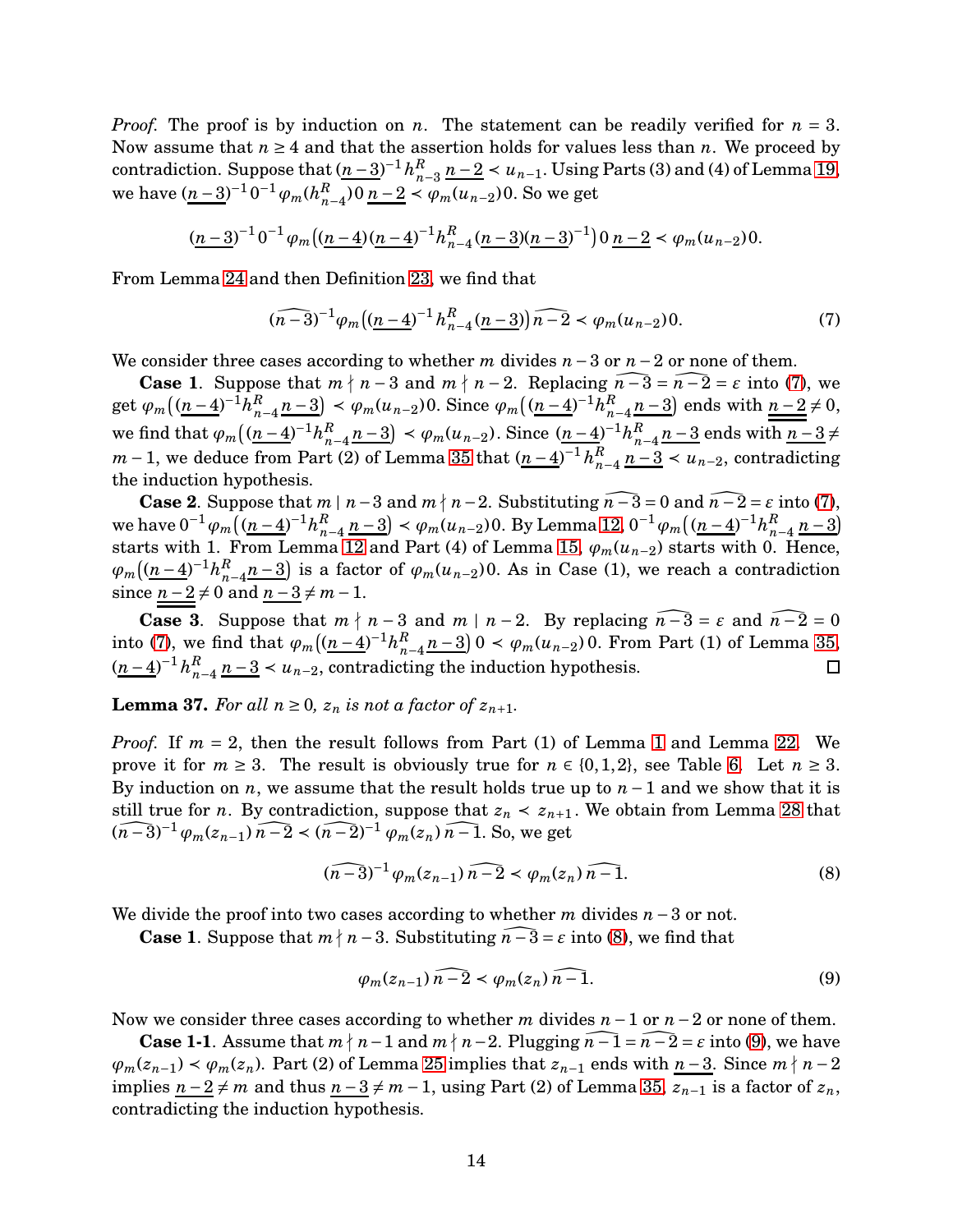**Case 1-2**. Suppose that  $m|n-1$  and  $m \nmid n-2$ . Replacing  $\widehat{n-1} = 0$  and  $\widehat{n-2} = \varepsilon$  into [\(9\)](#page-13-2), we find that  $\varphi_m(z_{n-1}) < \varphi_m(z_n)$ . Using Part (2) of Lemma 25,  $z_{n-1}$  ends with  $n-3$ . It follows that  $\varphi_m(z_{n-1})$  ends with  $0 \underline{n-2}$ . In conclusion,  $\varphi_m(z_{n-1}) \prec \varphi_m(z_n)$ . As in Case (1-1), we reach a contradiction.

**Case 1-3**. Suppose that  $m \nmid n-1$  and  $m \mid n-2$ . Plugging  $n - \overline{1} = \varepsilon$  and  $n - \overline{2} = 0$  into [\(9\)](#page-13-2), we get  $\varphi_m(z_{n-1})0 \leq \varphi_m(z_n)$ . We then have,  $\varphi_m(z_{n-1})0 \leq \varphi_m(z_n)0$ . Part (1) of Lemma [35](#page-12-0) gives,  $z_{n-1}$  <  $z_n$  which contradicts the induction hypothesis.

**Case 2**. Suppose that  $m|n-3$ . By replacing  $\widehat{n-3} = 0$  into [\(8\)](#page-13-1), we get  $0^{-1} \varphi_m(z_{n-1}) \widehat{n-2}$  $\varphi_m(z_n)$ . We deduce from Part (2) of Lemma 25 that  $z_n$  (resp.,  $z_{n-1}$ ) starts with 1 (resp., 0). So  $0^{-1}\varphi_m(z_{n-1})$  (resp.,  $\varphi_m(z_n)$ ) starts with 1 (resp., 0). Since each occurrence of 1 in  $\varphi_m(z_n)$ is preceded by a 0, we conclude that  $\varphi_m(z_{n-1}) \cap \widehat{n-2} < \varphi_m(z_n)$  and thus,  $\varphi_m(z_{n-1}) < \varphi_m(z_n)$ . As in Case (1-1), we reach a contradiction since  $n-3 \neq m-1$ .

<span id="page-14-1"></span>**Lemma 38.** Let  $n \ge 1$  and  $\gamma_n$  be the last letter of  $z_n$ . The word  $z_n$  is not a factor of  $z_{n-1}z_n\gamma_n^{-1}$ .

*Proof.* To prove the result, we proceed by induction on *n*. If  $n = 1$ , then  $z_1 = 1$  is not a factor of  $z_0z_1\gamma_1^{-1}$  $\sigma_1^{-1} = z_0 = 0$ . If  $n = 2$ , then the word  $z_1 z_2 \gamma_2^{-1}$  $_{2}^{-1}$  does not contain  $z_2$ . Now assume that  $n \geq 3$  and that the result is true for all values less than *n*. We proceed by contradiction and suppose that  $z_n < z_{n-1} z_n \gamma_n^{-1}$ . By Part (2) of Lemma 25,  $\gamma_n = n-2$ . Lemma [28](#page-10-1) implies that

$$
(\widehat{n-3})^{-1}\varphi_m(z_{n-1})\widehat{n-2} \prec (\widehat{n-4})^{-1}\varphi_m(z_{n-2})\widehat{n-3}\widehat{(n-3)}^{-1}\varphi_m(z_{n-1})\widehat{n-2}\widehat{(n-2)}^{-1}.
$$

So, we have  $(\widehat{n-3})^{-1} \varphi_m(z_{n-1}) \widehat{n-2} \prec \varphi_m(z_{n-2}z_{n-1}) \left(\underline{n-2}\right)^{-1}$ . Therefore,

$$
(\widehat{n-3})^{-1}\varphi_m(z_{n-1})\widehat{n-2} \prec \varphi_m(z_{n-2}z_{n-1}\underline{(n-3)}^{-1}\underline{n-3})\underbrace{(n-2)}^{-1}.
$$

Using Definition [23,](#page-9-1) we find that

<span id="page-14-0"></span>
$$
(\widehat{n-3})^{-1} \varphi_m(z_{n-1}) \widehat{n-2} \prec \varphi_m(z_{n-2}z_{n-1}(\underline{n-3})^{-1}) 0. \tag{10}
$$

We divide the proof into three cases according to whether *m* divides *n* −3 or *n* −2 or none of them.

**Case 1**. Assume that  $m \nmid n-3$  and  $m \nmid n-2$ . Plugging  $n-3 = n-2 = \varepsilon$  into [\(10\)](#page-14-0), we find that  $\varphi_m(z_{n-1}) \prec \varphi_m\big(z_{n-2}z_{n-1}(\underline{n-3})^{-1}\big)$  0. From Part (2) of Lemma 25,  $z_{n-1}$  ends with *n* −3. Thus,  $\varphi_m(z_{n-1})$  ends with  $0n-2$ . Using Definition [23,](#page-9-1)  $n-2 \neq 0$ . It follows that  $\varphi_m(z_{n-1}) \prec \varphi_m(z_{n-2}z_{n-1}(\underline{n-3})^{-1})$ . As  $z_{n-1}$  ends with  $\underline{n-3}$ , Part (2) of Lemma [35](#page-12-0) tells us that  $z_{n-1} \lt z_{n-2} z_{n-1} (n-3)^{-1}$ , since  $m \nmid n-2$  implies  $n-2 \neq m$  and thus  $n-3 \neq m-1$ . This contradicts the induction hypothesis.

**Case 2.** Assume that  $m | n-3$  and  $m \nmid n-2$ . By replacing  $n-3 = 0$  and  $n-2 = \varepsilon$ into [\(10\)](#page-14-0), we have  $0^{-1}\varphi_m(z_{n-1}) \leq \varphi_m(z_{n-2}z_{n-1}(\underline{n-3})^{-1})$  0. By Part (2) of Lemma 25,  $z_{n-1}$ and  $z_{n-2}z_{n-1}$  start with 1. So  $0^{-1}\varphi_m(z_{n-1})$  starts with 2 and  $\varphi_m(z_{n-2}z_{n-1})$  starts with 0. We conclude that  $\varphi_m(z_{n-1}) \prec \varphi_m(z_{n-2}z_{n-1}(\underline{n-3})^{-1})$  0. By Part (2) of Lemma 25,  $\varphi_m(z_{n-1})$  ends with 01 since  $n-3 = 0$ . So,  $\varphi_m(z_{n-1}) \leq \varphi_m(z_{n-2}z_{n-1}(\underline{n-3})^{-1})$ . As in Case (1), we reach a contradiction.

**Case 3**. Assume that  $m \nmid n-3$  and  $m \mid n-2$ . Plugging  $\widehat{n-3} = \varepsilon$  and  $\widehat{n-2} = 0$  into [\(10\)](#page-14-0), we have  $φ_m(z_{n-1}) 0 < φ_m(z_{n-2}z_{n-1}(\underline{n-3})^{-1}) 0$ . Part (1) of Lemma [35](#page-12-0) implies that  $z_{n-1}$  <  $z_{n-2}z_{n-1}$  ( $n-3$ )<sup>-1</sup>, contradicting the induction hypothesis.  $\Box$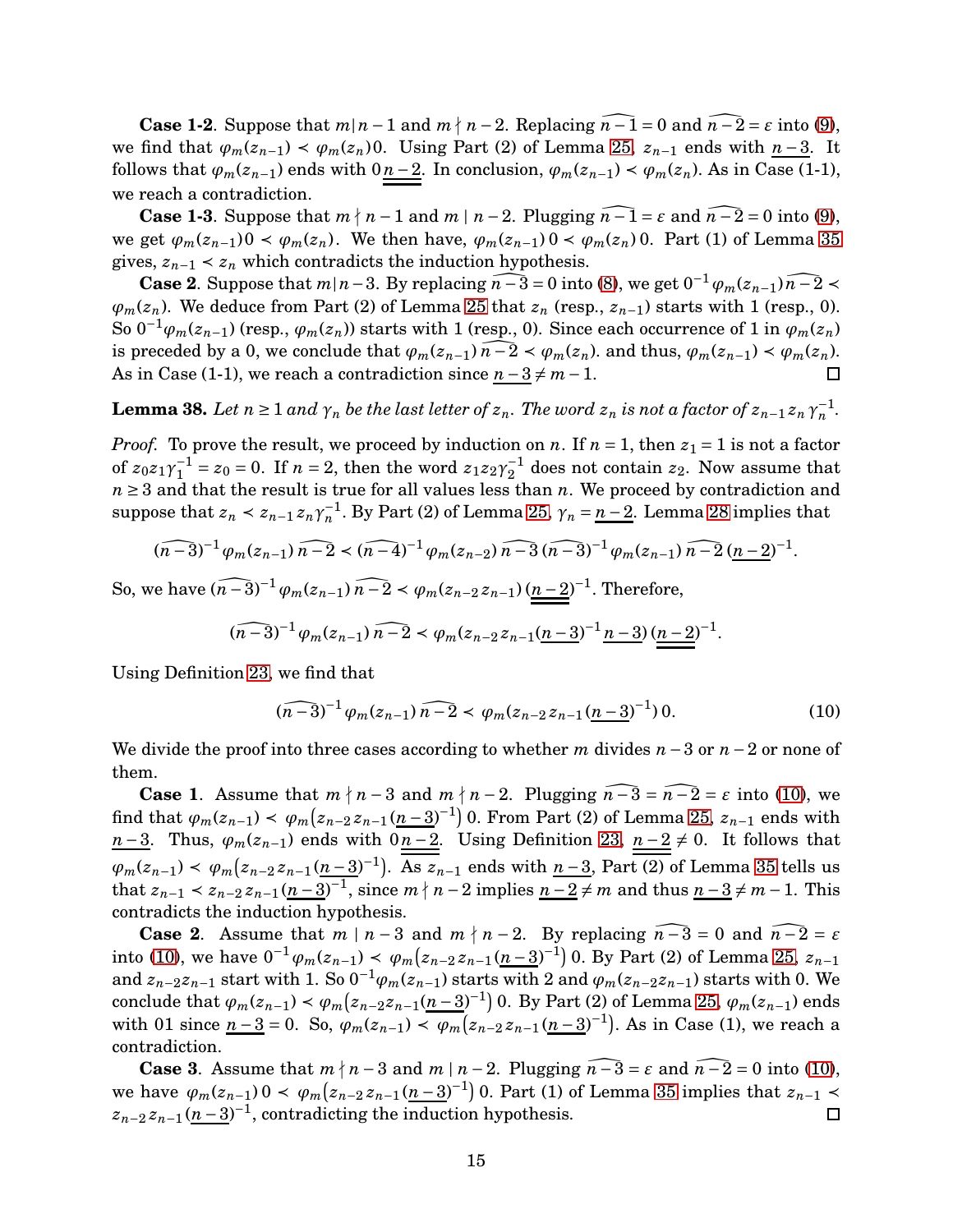<span id="page-15-3"></span>**Lemma 39.** For all  $n \geq 1$ ,  $z_n$  is not a factor of  $P_n$ .

*Proof.* Using Part (4) of Lemma [1](#page-3-2) and Lemma [22,](#page-8-0) the assertion is true for the case *m* = 2. Let us suppose that  $m \geq 3$ . The proof is by induction on *n*. It can be easily checked for  $n \in \{1,2\}$ using Table [6.](#page-8-1) Now suppose that  $z_j$  is not a factor of  $P_j$  for all 3 ≤  $j$  ≤  $n-1$ . We show it is still true for  $j = n$ . Arguing by contradiction, assume that  $z_n < P_n$ . From Lemmas [28](#page-10-1) and [30,](#page-11-0)

<span id="page-15-0"></span>
$$
(\widehat{n-3})^{-1}\varphi_m(z_{n-1})\widehat{n-2} \prec \varphi_m(P_{n-1})\widehat{n-3}.\tag{11}
$$

The proof is divided into three cases according to whether *m* divides *n*−3 or *n*−2 or none of them.

**Case 1**. Assume that  $m \nmid n-3$  and  $m \nmid n-2$ . Substituting  $n-3 = n-2 = \varepsilon$  into [\(11\)](#page-15-0), we get  $\varphi_m(z_{n-1}) \prec \varphi_m(P_{n-1})$ . Part (2) of Lemma 25 implies that  $z_{n-1}$  ends with  $n-3$ . Thus, using Part (2) of Lemma [35,](#page-12-0)  $z_{n-1}$  is a factor of  $P_{n-1}$ , since  $m \nmid n-2$  implies  $n-2 \neq m$  and thus  $n-3 \neq m-1$ , which contradicts the induction hypothesis.

**Case 2.** Assume that  $m \mid n-3$  and  $m \nmid n-2$ . Replacing  $\overline{n-3} = 0$  and  $\overline{n-2} = \varepsilon$  into [\(11\)](#page-15-0), we find that  $0^{-1}\varphi_m(z_{n-1}) \prec \varphi_m(P_{n-1})$ . By Part (2) of Lemma 25,  $z_{n-1}$  begins and ends with 0 and  $P_{n-1}$  begins with  $z_0 = 0$ . Thus  $0^{-1}\varphi_m(z_{n-1})$  (resp.,  $\varphi_m(P_{n-1})$ 0) begins and ends with 1 (resp., 0). It follows that  $\varphi_m(z_{n-1})$  is a factor of  $\varphi_m(P_{n-1})$ . As in Case (1), we reach a contradiction since  $n-3 \neq m-1$ .

**Case 3**. Assume that  $m \nmid n-3$  and  $m \mid n-2$ . Plugging  $n-3 = \varepsilon$  and  $n-2 = 0$  into [\(11\)](#page-15-0), we have  $\varphi_m(z_{n-1})0 \prec \varphi_m(P_{n-1})$ . So, we have  $\varphi_m(z_{n-1})0 \prec \varphi_m(P_{n-1})0$ . From Part (1) of Lemma [35,](#page-12-0)  $z_{n-1}$  <  $P_{n-1}$  contradicting the induction hypothesis.  $\Box$ 

<span id="page-15-2"></span>**Lemma 40.** For all  $n \geq 0$ ,  $z_n$  is closed.

*Proof.* The result follows from Lemma [4](#page-4-2) for the case  $m = 2$ . Now suppose that  $m \geq 3$ . Using Table [6,](#page-8-1) the result is clearly true for the cases  $n \in \{0, 1, 2\}$ . We assume that  $n \geq 3$ . Let us show, equivalently, that there exists a border *v* of  $z_n$  which  $|z_n|$ <sub>*v*</sub> = 2, that is, we prove that *z*<sup>*n*</sup> is a complete return to *v*. Set  $v = (n-3)^{-1} h_n^R$  $\sum_{n=3}^{K}$  *n*−2. Clearly, *v* is a border of *z*<sub>*n*</sub>. There are two cases to consider according to the value of *n*.

**Case 1**. Suppose that  $n \leq m-1$ . Observe that using Remark [26,](#page-10-2)

$$
z_n = (n-3)^{-1} h_{n-3}^R h_{n-2}^R n \prod_{i=0}^{n-3} h_i^R (n-2).
$$

In order to show that  $z_n$  is a complete return to  $v$ , it suffices to prove that  $y$  is a return word of *v*, where

<span id="page-15-1"></span>
$$
y = (n-3)^{-1} h_{n-3}^R h_{n-2}^R \prod_{i=0}^{n-4} h_i^R (n-3).
$$
 (12)

For this purpose, we prove that  $f y f^{-1}$  is a return word of  $u_{j(v)}$ , where  $f$  and  $j(v)$  are those of Lemma [32.](#page-12-1) First, we find the minimal integer *j*(*v*) such that the word *v* is a factor of *uj*(*v*) . We obtain from Lemma [36](#page-12-2) that *v* does not occur in *un*−1. From Part (4) of Lemma [15,](#page-6-3)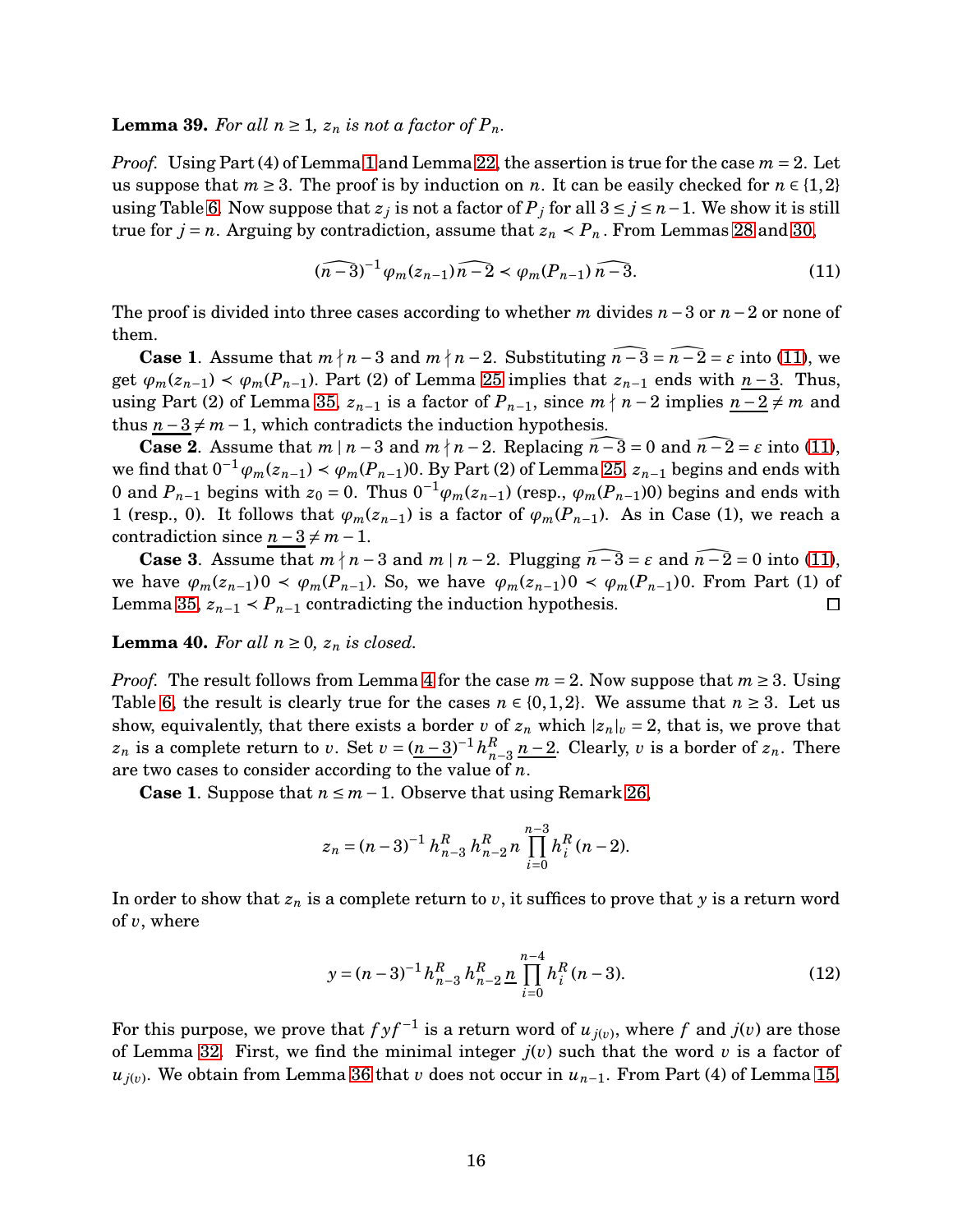we have  $h_n^R$  $^R_{n-3}$  *h*<sup>*R*</sup><sub> $n-2$ </sub> ⊳ *u*<sub>*n*</sub>. Using Lemma [12,](#page-5-2) *h*<sup>*R*</sup> $^R_n$ *n*−3 (resp., *h R*  $_{n-2}^{R}$ ) starts with *n* − 3 (resp., *n* − 2). Thus,  $(n-3)^{-1} h_n^R$  $n_{n-3}$  (*n* − 2) < *u<sub>n</sub>*. We conclude that *j*(*v*) = *n*. Now, let

<span id="page-16-0"></span>
$$
f = \prod_{i=0}^{n-4} h_i^R (n-3).
$$
 (13)

Plugging [\(13\)](#page-16-0) and [\(12\)](#page-15-1) into  $f y f^{-1}$  and then using Part (4) of Lemma [15,](#page-6-3) we obtain

$$
f y f^{-1} = \prod_{i=0}^{n-2} h_i^R n = u_n n.
$$

Using Part (2) of Lemma [19,](#page-7-3) we know that  $f y f^{-1} = \mu_{n-1}(n)$ . Then, by Lemma [32,](#page-12-1) *y* is a return word of *v*. So, the desired conclusion is obtained in this case.

**Case 2.** Suppose that  $n \geq m$ . The proof is obtained in the same manner as the first case. By Remark [26,](#page-10-2) we find that

$$
z_n = (\underline{n-3})^{-1} h_{n-3}^R h_{n-2}^R \prod_{i=(n-m)_*}^{n-3} h_i^R \underline{n-2}.
$$

Now let

<span id="page-16-1"></span>
$$
y = (\underline{n-3})^{-1} h_{n-3}^R h_{n-2}^R \prod_{i=(n-m)_*}^{n-4} h_i^R \underline{n-3}.
$$
 (14)

Similarly to the first case, the minimal integer  $j(v)$  such that *v* is a factor of  $u_{j(v)}$  equals  $j(v) = n$ . Substituting [\(13\)](#page-16-0) and [\(14\)](#page-16-1) into  $f y f^{-1}$ , we get

$$
fyf^{-1} = \prod_{i=0}^{n-4} h_i^R h_{n-3}^R h_{n-2}^R \prod_{i=(n-m)_*}^{n-4} h_i^R (\prod_{i=0}^{n-4} h_i^R)^{-1} = \prod_{i=0}^{n-2} h_i^R (\prod_{i=0}^{n-m-1} h_i^R)^{-1}.
$$

By Part (4) of Lemma [15,](#page-6-3) we have  $f y f^{-1} = u_n u_{n-1}^{-1}$ *n*−*m*+1 = *hn*−<sup>2</sup> ··· *hn*−*m*. Now using Part (1) of Lemma [19,](#page-7-3) we find that  $f y f^{-1} = \mu_{n-1}(\underline{n-m})$ . We conclude from Lemma [32](#page-12-1) that *y* is a return word of *v*. So, we obtain the desired conclusion in this case.  $\Box$ 

<span id="page-16-3"></span>**Lemma 41.** For all  $n \geq 4$ , the word  $(n-3)^{-1}h_n^R$  $\binom{R}{n-3}$  *is not a factor of*  $u_{n-3}$ *.* 

*Proof.* The proof is by induction on *n*. The case  $n = 4$  can be easily checked by hand. Assume that  $n \geq 5$  and that the claim holds true for all values less than *n* and consider the case *n*. Suppose to the contrary that  $(n-3)^{-1} h_n^R$ *n*−3 ≺ *un*−3. Using Parts (3) and (4) of Lemma [19,](#page-7-3)

$$
(\underline{n-3})^{-1} 0^{-1} \varphi_m(h_{n-4}^R) 0 < \varphi_m(u_{n-4}) 0.
$$

So,  $(\underline{n-3})^{-1} 0^{-1} \varphi_m ((\underline{n-4}) (\underline{n-4})^{-1} h_n^R)$  $\binom{R}{n-4}$ 0 <  $\varphi_m(u_{n-4})$ 0. Using Lemma [24,](#page-9-2) we get

<span id="page-16-2"></span>
$$
(\widehat{(n-3)}^{-1}\varphi_m\big((\underline{n-4})^{-1}h_{n-4}^R\big)0 \prec \varphi_m(u_{n-4})0. \tag{15}
$$

Now we divide the proof into two cases according to whether *m* divides *n* −3 or not.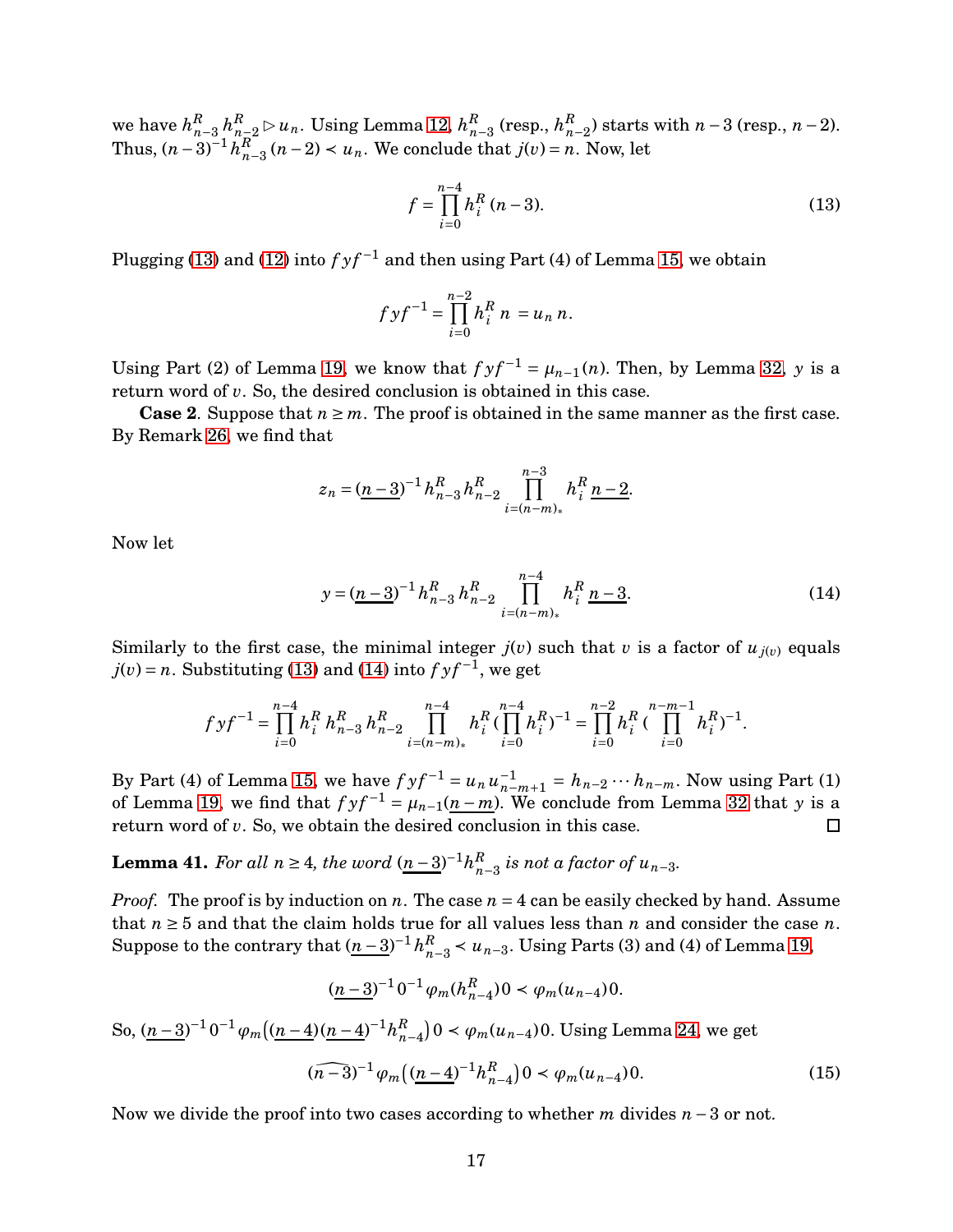**Case 1**. Suppose that  $m \nmid (n-3)$ . We obtain that  $\varphi_m((n-4)^{-1}h_n^R)$  $_{n-4}^{R}$ ) 0 < *ϕ*<sub>*m*</sub>(*u*<sub>*n*−4</sub>) 0 by replacing  $\widehat{n-3} = \varepsilon$  into [\(15\)](#page-16-2). Part (1) of Lemma [35](#page-12-0) implies that  $(\underline{n-4})^{-1} h_n^R$  $\frac{R}{n-4}$  < *u*<sub>*n*−4</sub> which contradicts the induction hypothesis.

**Case 2**. Suppose that *m* |  $(n-3)$ . we find that  $0^{-1}\varphi_m((n-4)^{-1}h_n^R)$  $\binom{R}{n-4}0 < \varphi_m(u_{n-4})0$ by plugging  $\widehat{n-3} = 0$  into [\(15\)](#page-16-2). Using Lemma [12,](#page-5-2)  $0^{-1} \varphi_m \left( \frac{(n-4)}{n} \right)^{-1} h_n^R$  $\left(\begin{matrix} R \\ n-4 \end{matrix}\right)$  begins with 1. Also, from Lemma [12](#page-5-2) and Part (4) of Lemma [15,](#page-6-3)  $\varphi_m(u_{n-4})$  begins with 0. Therefore,  $\varphi_m \left( (n-4)^{-1} h_n^R \right)$  $\binom{R}{n-4}$  0 <  $\varphi_m(u_{n-4})$  0. As in Case (1), we reach a contradiction.  $\Box$ 

In the following theorem, we obtain the closed *z*-factorization of the *m*-bonacci word based on the sequence of words *zn*.

**Theorem 42.** *The closed z-factorization of the m-bonacci word is*

$$
cz(h_{\omega})=(z_0, z_1, z_2, z_3, \ldots).
$$

*Proof.* First note that using Theorem [5,](#page-4-0) the case  $m = 2$  is covered. Suppose that  $m \geq 3$ . From Lemma [31,](#page-12-3)  $h_{\omega} = \prod_{n\geq 0} z_n$ . So, the first few factors of  $h_{\omega}$  are { $z_0$ ,... $z_6$ }. It can be easily checked that  $z_i$ ,  $1 \le i \le 6$ , are closed *z*-factors of  $h_\omega$ . Now assume that  $n \ge 7$ . In order to prove the statement, we need to show the following three claims.

- **1.** The word  $z_n$  is closed.
- **2.** The word  $z_n$  does not appear in  $P_{n+1}\gamma_n^{-1}$  where  $\gamma_n$  is the last letter of  $z_n$ .
- **3.** Every closed prefix of  $z_n$  has already appeared in  $P_n$ .

Claim (1) is true by Lemma [40](#page-15-2) and Claim (2) is true respectively by Lemmas [37,](#page-13-3) [38](#page-14-1) and [39.](#page-15-3) To prove Claim (3), we find the largest closed prefix of *z<sup>n</sup>* and prove that this prefix has already appeared in  $P_n$ . Lemma [40](#page-15-2) implies that a frontier of  $z_n$  is  $(n-3)^{-1}h_n^R$  $\frac{n}{n-3}$  *n* − 4. Now we set  $v = (n-3)^{-1} h_n^R$ *n*−3 and find the closed prefix of *z<sup>n</sup>* with border *v*. We divide the proof into two cases according to the value of *n*.

**Case 1.** Assume that  $n \leq m-1$ . In order to prove the statement, we prove that the word *y* is a return word of *v*, where

<span id="page-17-0"></span>
$$
y = (\underline{n-3})^{-1} h_{n-3}^R \underline{n-2}.
$$
 (16)

To show this, we need to prove that  $f$   $y f^{-1}$  is a return word of  $u_{\, j(v)}$  where  $f$  and  $j(v)$  are those of Lemma [32.](#page-12-1) Using Part (5) of Lemma [15,](#page-6-3)  $u_{n-2} = (n-3)^{-1} h_n^R$  $\binom{R}{n-3}$ . Therefore, the minimal integer *j*(*v*) such that *v* is a factor of  $u_{j(v)}$  equals  $j(v) = n - 2$  and thus, set  $f = \varepsilon$ . Replacing *f* = *ε* and Equation [\(16\)](#page-17-0) into  $f y f^{-1}$ , we get  $f y f^{-1} = (n-3)^{-1} h_n^R$ *n*−3 (*n* − 2). By Part (5) of Lemma [15](#page-6-3) and then Part (2) of Lemma [19,](#page-7-3) we find that

$$
fyf^{-1} = u_{n-2}(n-2) = \mu_{n-3}(n-2).
$$

Lemma [32](#page-12-1) implies that *y* is a return word of *v*. So,  $(n-3)^{-1}h_n^R$  $\sum_{n=3}^{R} \frac{(n-2)(n-3)}{n} h_n^R$  $\frac{\kappa}{n-3}$  is a closed prefix of  $z_n$ . Using Definition [20](#page-8-2) and replacing  $z_{n-1}$ ,  $z_{n-2}$  and  $z_{n-3}$  into  $P_n$ , we find that  $(n-3)^{-1}h_n^R$  $R_{n-3}$  (*n* − 2)(*n* − 3)<sup>-1</sup> $h_n^R$  $n_{n-3}$  is a factor of  $P_n$  which ends the proof in this case.

**Case 2.** Suppose that  $n \geq m$ . This case is similar to the first case. Set

<span id="page-17-1"></span>
$$
y = (\underline{n-3})^{-1} h_{n-3}^R (h_{n-m-3}^R)^{-1} \underline{n-3}.
$$
 (17)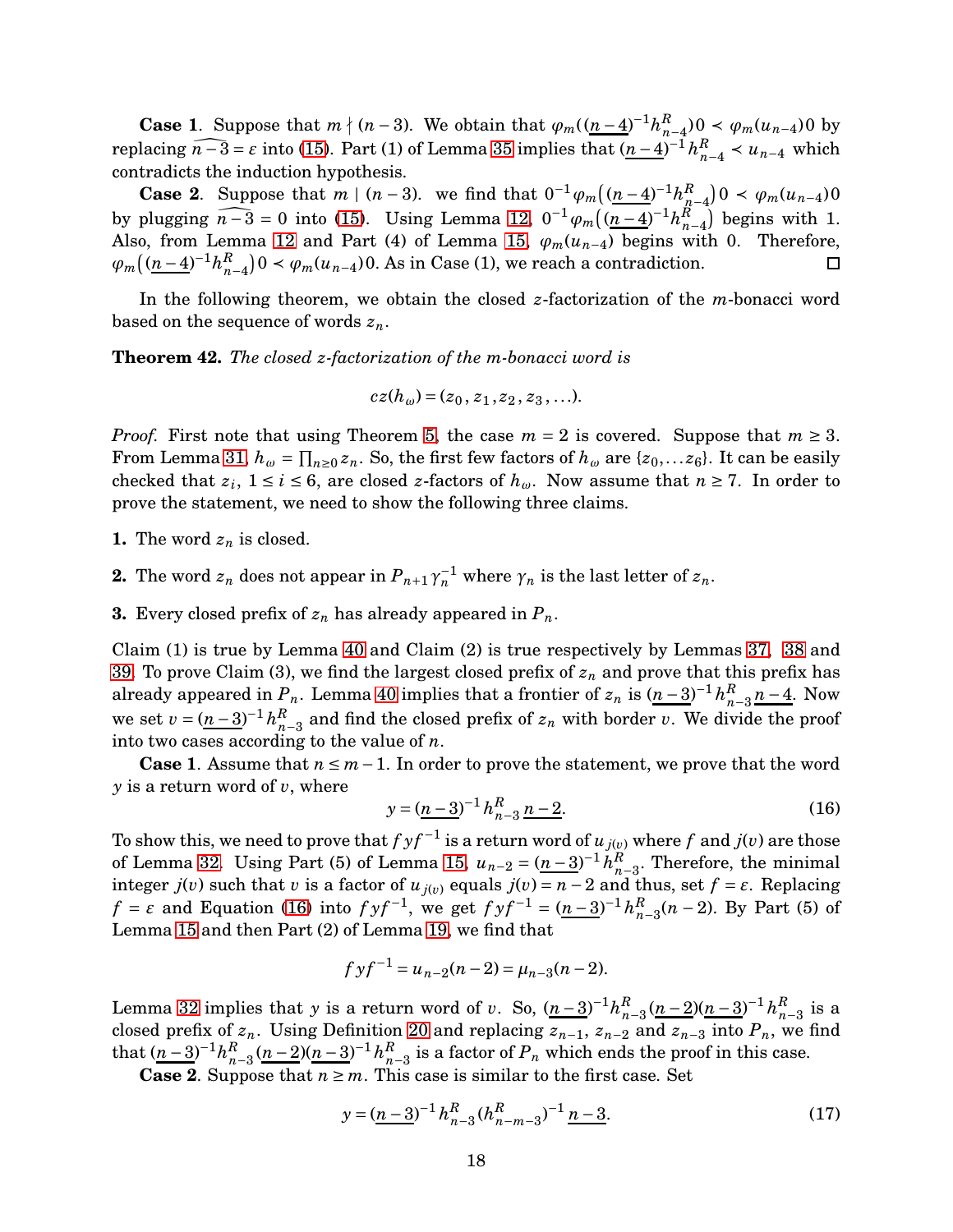Lemma [41](#page-16-3) tells us that *v* is not a factor of *un*−3. On the other hand, using Part (4) of Lemma [15,](#page-6-3) we get

$$
u_{n-2} = h_0^R \cdots h_{n-4}^R = h_0^R \cdots h_{n-m-4}^R h_{n-3}^R = h_0^R \cdots h_{n-m-4}^R \underline{n-3} (\underline{n-3})^{-1} h_{n-3}^R.
$$

Therefore, the minimal integer  $j(v)$  such that *v* occurs in  $u_{j(v)}$  equals  $j(v) = n - 2$ . Now set

<span id="page-18-0"></span>
$$
f = h_0^R h_1^R \cdots h_{n-m-4}^R \underline{n-3}.
$$
 (18)

Substituting Equations [\(17\)](#page-17-1) and [\(18\)](#page-18-0) into  $f y f^{-1}$ , we find that

$$
f y f^{-1} = h_0^R h_1^R \cdots h_{n-4}^R (h_0^R h_1^R \cdots h_{n-m-3}^R)^{-1}.
$$

Using Part (4) of Lemma [15](#page-6-3) and then Part (1) of Lemma [19,](#page-7-3) we have

$$
f y f^{-1} = u_{n-2} u_{n-m-1}^{-1} = h_{n-4} h_{n-5} \cdots h_{n-m-2} = \mu_{n-3} (\underline{n-m-2}).
$$

Lemma [32](#page-12-1) implies that  $f y f^{-1}$  is a return word of  $u_{n-2}$ . Thus,  $y$  is a return word of  $v$ , that is, the word  $(n-3)^{-1}h_n^R$  $_{n-m-3}^{R}$ <sup>)-1</sup> $h_n^R$  $_{n-3}^R(h_n^R)$ *n*−3 is a closed prefix of *zn*. The result is obtained by using Definition [20](#page-8-2) and substituting  $z_{n-1}$ ,  $z_{n-2}$  and  $z_{n-3}$  into  $P_n$ .  $\Box$ 

# **5 Relation between the palindromic and closed** *z***-factorizations of the** *m***-bonacci words**

In this section, we link two kinds of factorizations of the *m*-bonacci words, namely the palindromic and closed *z*-factorizations. In [\[13\]](#page-22-6), we introduced a variation of the *z*-factorization, the palindromic *z*-factorization, in which each factor is palindromic. Also, we computed this factorization for the Fibonacci word and more generally for the *m*-bonacci words. The palindromic *z*-factorization of a word  $\boldsymbol{w}$  is  $pz(\boldsymbol{w}) = (p_1, p_2, ...)$  such that  $p_i$  is the shortest palindromic prefix of  $p_i p_{i+1} \cdots$  which occurs exactly once in  $p_1 p_2 \cdots p_i$ .

In the following lemma, the length of the *n*-th palindromic *z*-factor of the *m*-bonacci word is expressed by the previous *m* palindromic *z*-factors.

<span id="page-18-1"></span>**Lemma 43.** [[13](#page-22-6), Corollary 26] *Let*  $pz(h_{\omega}) = (p_1, p_2, \ldots)$  *be the palindromic z-factorization of the m*-bonacci word. If *m* is even, then, for all  $n \ge m-1$ , we have

$$
|p_n| = |p_{n-1}| + |p_{n-2}| + \cdots + |p_{n-m}|.
$$

*If m is odd, then, for all n* ≥ *m*−1*, we have*

$$
|p_n| = |p_{n-1}| + |p_{n-2}| + \cdots + |p_{n-m}| + (-1)^n.
$$

We compare these two types of factorizations in the following corollary.

**Corollary 44.** Let  $pz(h_{\omega}) = (p_1, p_2, \ldots)$  and  $cz(h_{\omega}) = (z_1, z_2, \ldots)$  be respectively the palin*dromic z*-factorization and the closed *z*-factorization of  $h_{\omega}$ . If  $m = 2$ , then for all  $n \geq m - 1$ ,  $|z_n| = |p_n|$ *. If*  $m \geq 3$ *, then for every even integer*  $m$  *and for all*  $n \geq m-1$ ,  $|z_n| = |p_n|$ *.* 

*Proof.* The case  $m = 2$  follows from Theorem [5](#page-4-0) and the case  $m \geq 3$  follows from Part (1) of Lemma 25 and Lemma [43.](#page-18-1)  $\Box$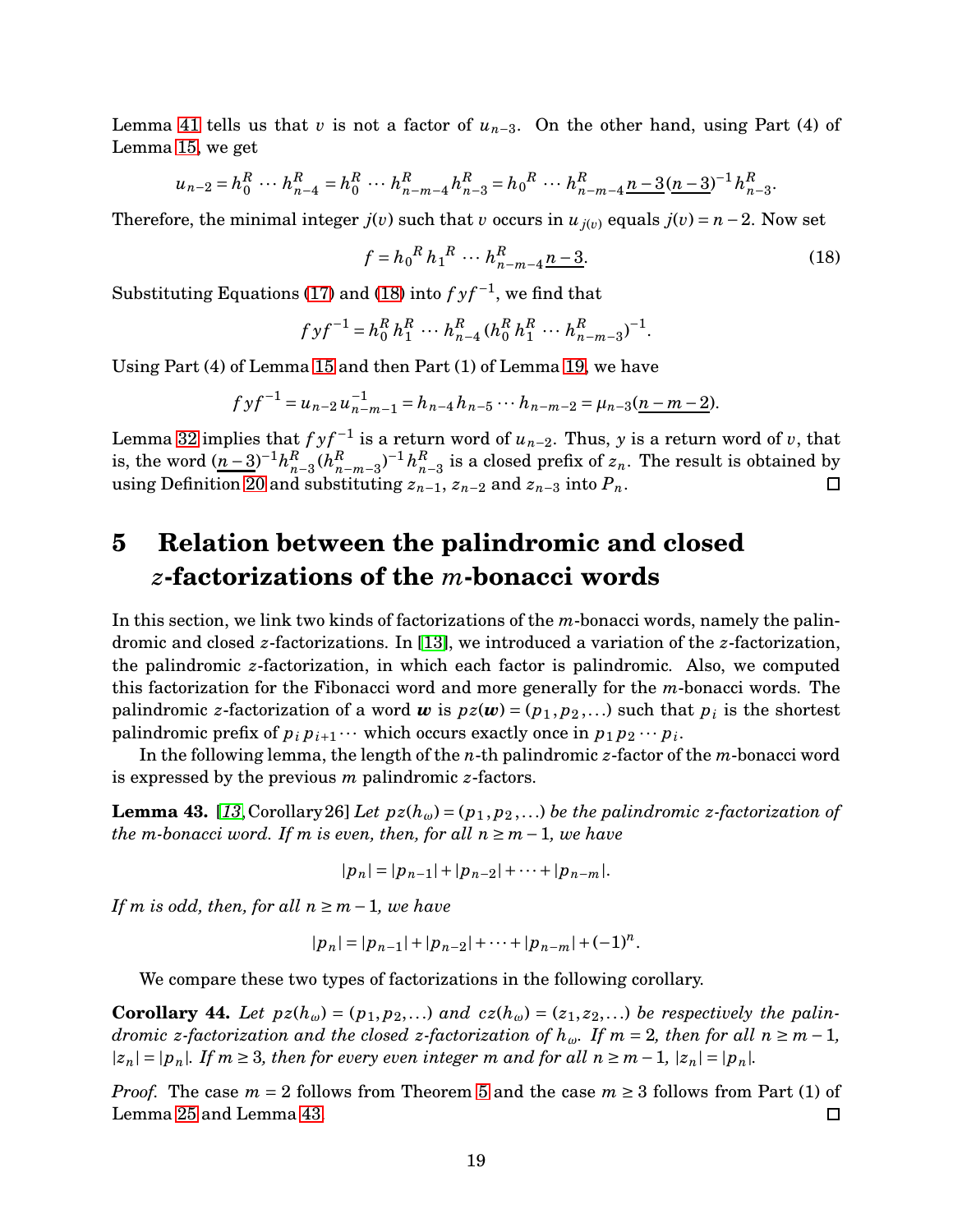### **6 The oc-sequence of the** *m***-bonacci words**

The notion of the oc-sequence of a word *w* is introduced in [\[7\]](#page-21-5). It is a binary sequence whose *n*-th element is 1 if the length-*n* prefix of *w* is closed; otherwise, it is 0. In this section, our aim is to show that the sequence of the lengths of the maximum consecutive 1's in  $oc(h_\omega^{(m)})$ is exactly the *m*-bonacci word.

In the following lemma, we prove that the palindromic prefixes of the *m*-bonacci words are closed.

#### <span id="page-19-2"></span>**Lemma 45.** For all  $n \geq 2$ ,  $u_n$  is closed.

*Proof.* To prove this statement, it suffices to find a border *v* of  $u_n$  such that  $|u_n|_v = 2$ . Using Lemma [15,](#page-6-3) we have  $u_n = h_{n-2} u_{n-1}$ . As  $u_n$  is a palindrome by its definition, we find that  $u_{n-1}$  is a border of  $u_n$ . We show that  $v = u_{n-1}$ . We proceed by induction on *n*. The result is clear for  $n \in \{2,3\}$  by Table [5.](#page-6-1) Now suppose that  $n \geq 4$  and the result holds true up to  $n-1$ . We will show that it is still true for *n*. We proceed by contradiction and suppose that  $u_{n-1}$  is a proper factor of  $u_n$ . Therefore, there exist non-empty words *s* and *t* such that  $u_n = su_{n-1} t$ . From Part (4) of Lemma [19,](#page-7-3) we obtain that  $\varphi_m(u_{n-1})0 = s\varphi_m(u_{n-2})0t$ . From Lemma [34,](#page-12-4) we deduce that  $\varphi_m(u_{n-1})$  and  $\varphi_m(u_{n-2})$  have a unique factorization using words of the set *C* = {01, 02,..., 0(*m*−1), 0}. Thus, we have  $\varphi_m(u_{n-1})0 = y_1 \cdots y_k 0$  and  $\varphi_m(u_{n-2}) = x_1 \cdots x_\ell$ , with  $x_1, \ldots, x_\ell, y_1, \ldots, y_k \in C$  and  $\ell, k \ge 1$ . By uniqueness of the factorization, there exists  $1 \le i \le k$ such that for all  $1 \le j \le l$ , we have  $x_j = y_{i+j-1}$ . Also,  $s = y_1 \cdots y_{i-1}$  and  $0 \cdot t = y_{i+l} \cdots y_k 0$ . Thus, there exist words  $s', t' \in A_m^*$  such that  $\varphi_m(s') = s$  and  $\varphi_m(t') = t$ . Finally, we deduce that

$$
\varphi_m(u_{n-1})0 = s\varphi_m(u_{n-2})0t = \varphi_m(s')\varphi_m(u_{n-2})\varphi_m(t') = \varphi_m(s'u_{n-2}t').
$$

By injectivity of  $\varphi_m$ ,  $u_{n-2}$  is a proper factor of  $u_{n-1}$ , contradicting the induction hypothesis.  $\Box$ 

**Definition 46.** Let  $n \geq 2$ . We define  $t_n$  by

$$
t_n = \begin{cases} (n-1)h_0^R \cdots h_{n-3}^R, & \text{if } 2 \le n \le m-1; \\ h_{n-m-1}^R h_{n-m}^R \cdots h_{n-3}^R, & \text{if } n \ge m. \end{cases}
$$

Then we have,  $h_n^R$  $_{n-1}^R = t_n h_n^R$  $_{n-2}^R$ . Hence,  $u_n t_n h_n^R$  $_{n-2}^{R} = u_{n+1}.$ 

**Definition 47.** Let *w* be a prefix of the *m*-bonacci word  $h_{\omega}$  and let  $n(w)$  be the unique positive integer satisfying  $|u_{n(w)}| < |w| \leq |u_{n(w)+1}|$ . Then, *w* is a prefix of *type-1* if it satisfies

$$
|u_n(w)| + |t_{n(w)}| < |w| \le |u_{n(w)+1}| \tag{19}
$$

and of *type-2* if it satisfies

<span id="page-19-1"></span><span id="page-19-0"></span>
$$
|u_{n(w)}| < |w| \le |u_{n(w)}| + |t_{n(w)}|.\tag{20}
$$

**Lemma 48.** Let  $w$  be a prefix of the m-bonacci word  $h_w$  satisfying  $|u_{n(w)}| < |w| \le |u_{n(w)+1}|$  for *some positive integer*  $n(w)$  *and let*  $v = u_{n(w)}^{-1}w$ *.*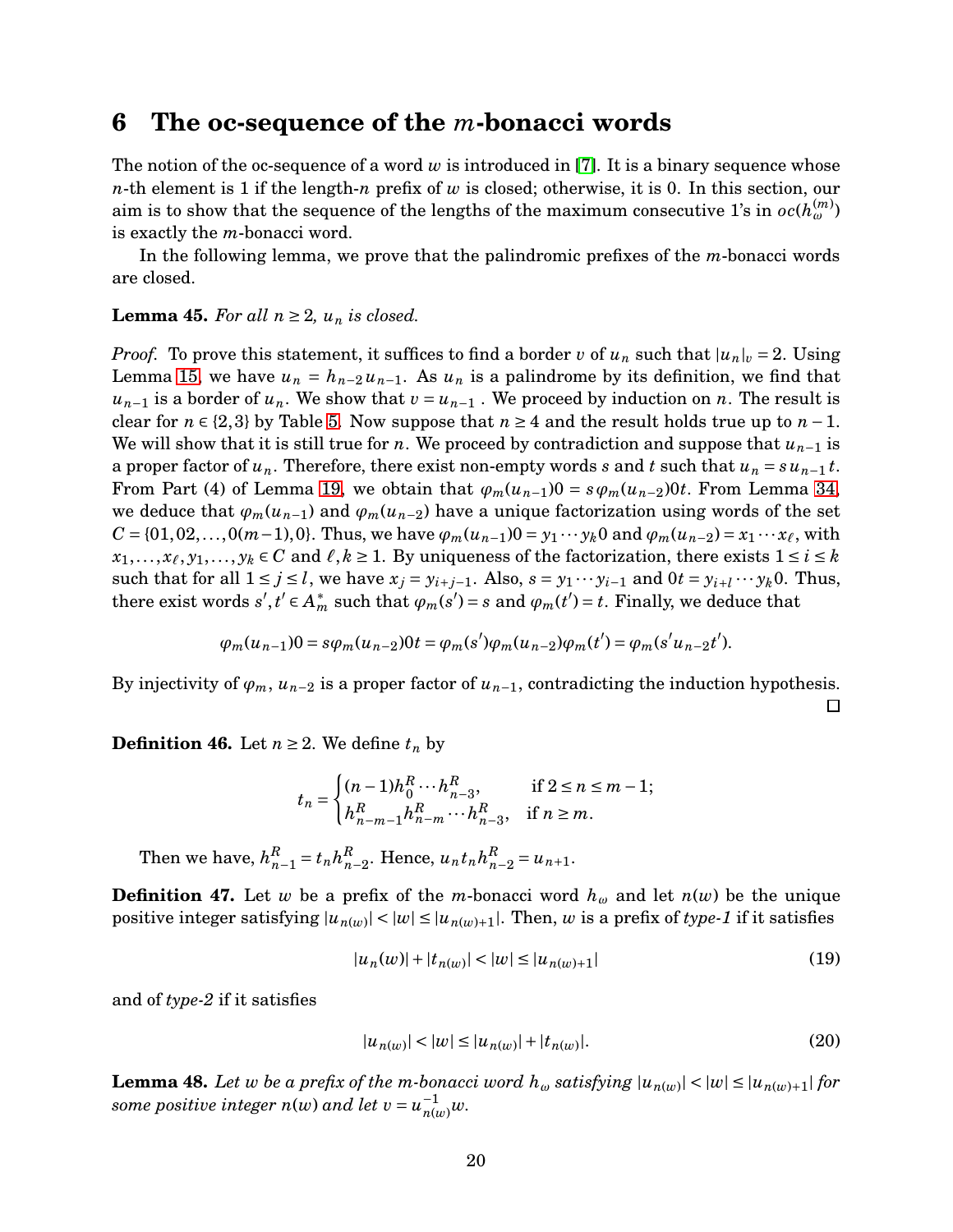- *1.* If *w* is a prefix of type-1, then  $v = t_{n(w)}x$ , where x is a non-empty prefix of  $h_{n(w)}^R$ *n*(*w*)−2 *.*
- 2. If *w* is a prefix of type-2, then *v* is a non-empty prefix of  $t_{n(w)}$  (possibly  $v = t_{n(w)}$ ).

*Proof.* The result directly follows from Inequalities [\(19\)](#page-19-0) and [\(20\)](#page-19-1) since  $u_{n(w)+1} = u_{n(w)} t_{n(w)} h_n^R$ *n*(*w*)−2 and  $w = u_{n(w)}v$ .

In the following theorem, we characterize closed (and open) prefixes of the *m*-bonacci word.

**Theorem 49.** *We have the following properties.*

- *1. The prefixes of type-1 of the m-bonacci word are closed.*
- *2. The prefixes of type-2 of the m-bonacci word are open.*

*Proof.* First observe that  $0 = u_2$  is the type-1 prefix of  $h_\omega$ . Now we examine the prefixes of the *m*-bonacci word whose length is greater than 1. To prove the first item in the statement,  $\alpha$  consider each prefix  $w$  of  $h_\omega$  with  $w = u_{n(w)}v$  and  $v = t_{n(w)}x$  such that  $\varepsilon \neq x \triangleleft h^R_{n(w)}$ *n*(*w*)−2 . In order to prove the assertion, we need to find a frontier  $u'$  of  $w$ . There are two cases to consider according to the value of *n*(*w*).

**Case 1**. Assume that  $n(w)$  ≤  $m-1$ . Therefore,  $t_{n(w)} = (n(w)-1)h_0^R$  $\frac{R}{0} \cdots h\frac{R}{n}$ *n*(*w*)−3 . As *n*(*w*)−1 does not occur in  $u_{n(w)-1}$ , the longest border of *w* is  $h_0^R$  $\frac{R}{0}h_1^R$  $\frac{R}{1} \cdots h \frac{R}{n}$  $n(w)$ <sup>*n*</sup><sub>*n*</sub>(*w*)−2*x*. Using the proof of Lemma [45,](#page-19-2) *un*(*w*)−<sup>1</sup> has no internal occurrence in *un*(*w*) . Hence, *un*(*w*)−1*x* has no internal occurrence in *w* and we are done.

**Case 2**. Assume that  $n(w) \ge m$ . Thus,  $t_{n(w)} = h_n^R$ *n*(*w*)−*m*−1 *h R*  $\frac{R}{n(w)-m}\cdots h\frac{R}{n}$  $R_{n(w)-3}$ . Set  $u' =$  $u_{n(w)-m}t_{n(w)}x = u_{n(w)-1}x$ . It is obvious that *u*' is a suffix of *w*. Also by Part (3) of Lemma [15,](#page-6-3)  $u'$  is a prefix of *w*. As in Case (1),  $u_{n(w)-1}x$  has no internal occurrence in *w* and we get the result. To prove the second item in the statement, let  $w = u_{n(w)}v$ , where  $v \le t_{n(w)}$ . We consider two cases according to the value of *n*(*w*).

**Case 1**. Suppose that  $n(w) \leq m$ . Then, we have  $t_{n(w)} = (n(w) - 1)h_0^R$  $\frac{R}{0}\cdots h\frac{R}{n}$ *n*(*w*)−3 . Since *n*(*w*) − 1 does not occur in *u*<sub>*n*(*w*)</sub>, the longest border of *w* is  $(n(w) - 1)^{-1}v$  which is also a border of  $u_{n(w)}$ . So, it appears three times in  $w$ . In other words,  $w$  is open.

**Case 2.** Suppose that  $n(w) \geq m$ . We prove that the longest border of *w* is  $u_{n(w)-m}v$ . Suppose that the word *xv* is a border of *w*. As  $w = u_{n(w)}v$ , *x* is a border of  $u_{n(w)}$ . Since  $u_{n(w)}$ is palindromic, x is a palindromic prefix of  $u_{n(w)}$ . Thus it is of the form  $x = u_i$  for some *i*. As *v* is a prefix of  $t_{n(w)} = h_n^R$ *n*(*w*)−*m*−1 *h R*  $\frac{R}{n(w)-m} \cdots h\frac{R}{n}$  $n_{n(w)-3}^R$ , the longest *u*<sub>*i*</sub>, *i* ≥ 2, such that *u*<sub>*i*</sub>*v* is a border of  $w$  is  $u_{n(w)-m}$ . On the other hand,  $u_{n(w)-m}\,v$  is a border of  $u_{n(w)}$ . Therefore, it occurs three times in *w* and thus *w* is open.  $\Box$ 

**Corollary 50.** *The sequence of lengths of the maximum consecutive 1's in the oc-sequence of the m-bonacci word is exactly*  $|h_i|$ *, for all*  $i \ge 0$ *.* 

*Proof.* Using Inequality [\(19\)](#page-19-0), we deduce that the number of consecutive closed prefixes of the *m*-bonacci words  $h_{\omega}$  is equal to  $|t_n| + |h_n^R|$  $|h_{n-2}^R| = |h_n^R|$  $\binom{R}{n-1}$  and we get the result.  $\Box$ 

**Example 51.** Let  $t_n$  be the sequence of Tribonacci numbers where  $T_{-1} = 1$ ,  $T_0 = 1$ ,  $T_1 = 2$ and for all  $n \ge 2$ ,  $T_n = T_{n-1} + T_{n-2} + T_{n-3}$ . Then, we have  $oc(h_{\omega}^{(3)}) = 10 \prod_{i \ge 0} 1^{T_i} 0^{T_{i-1} + T_i}$ . Table [8](#page-21-8) shows the first few values of the *oc*-sequence for the infinite Tribonacci word.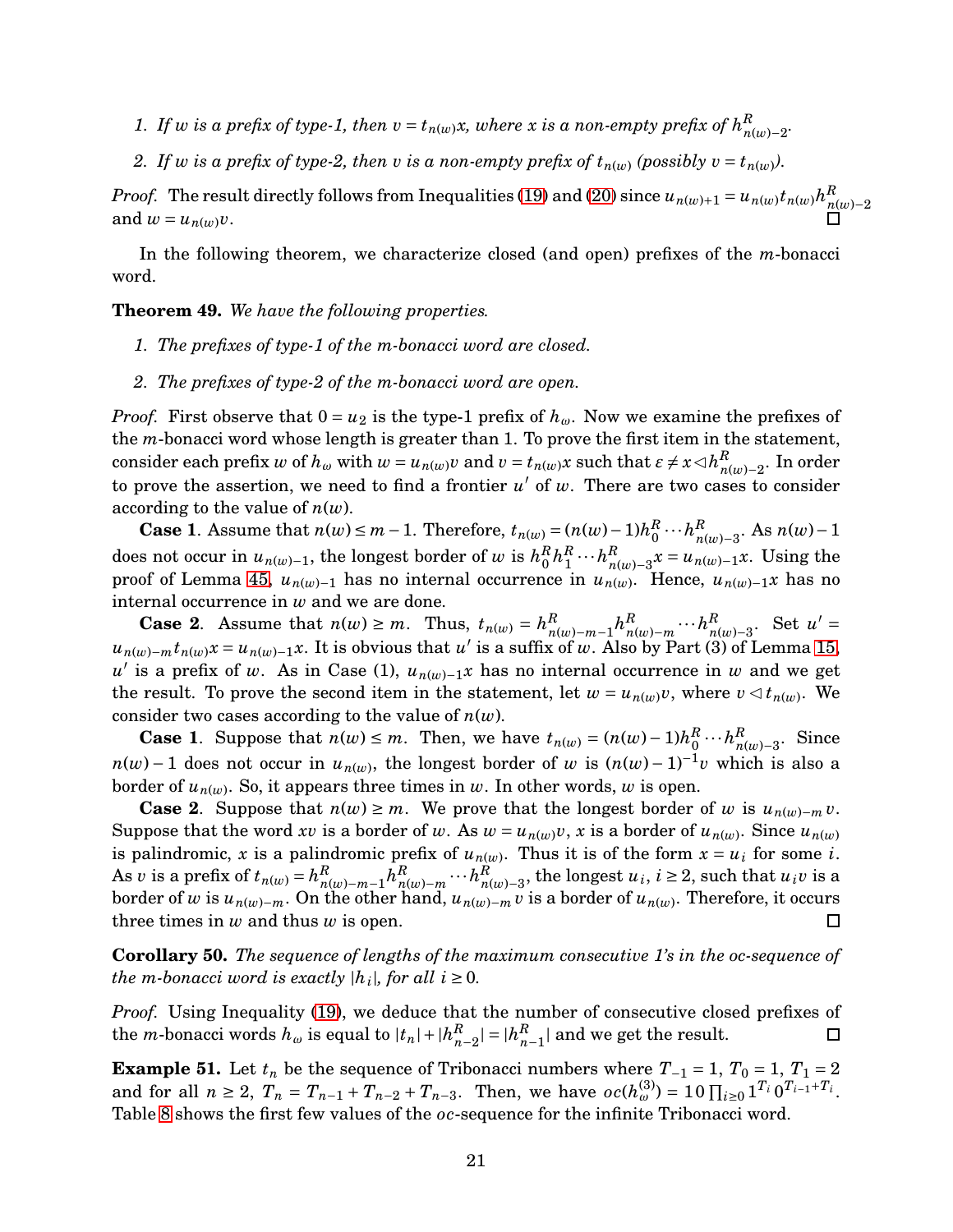|                                                                                            |  |  |  |  |  | $\begin{array}{ ccc ccccccccccc }\n1 & 2 & 3 & 4 & 5 & 6 & 7 & 8 & 9 & 10 & 11 & 12 & 13 & 14 & 15 & 16 & 17 & 18 & 19 & 20 & 21 & 22 & 23 & 24\n\end{array}$ |  |  |  |  |  |  |
|--------------------------------------------------------------------------------------------|--|--|--|--|--|---------------------------------------------------------------------------------------------------------------------------------------------------------------|--|--|--|--|--|--|
| $h_{\omega}^{(3)}$ 0 1 0 2 0 1 0 0 1 0 2 0 1 0 1 0 2 0 1 0 0 1 0 2                         |  |  |  |  |  |                                                                                                                                                               |  |  |  |  |  |  |
| $\frac{1}{\cos(h_{\omega}^{(3)})}$   1 0 1 0 0 1 1 0 0 0 0 1 1 1 1 1 0 0 0 0 0 0 0 1 1 1 1 |  |  |  |  |  |                                                                                                                                                               |  |  |  |  |  |  |

<span id="page-21-8"></span>Table 8: The first few values of the *oc*-sequence of the Tribonacci word

# **7 Open problems**

It is interesting to find the closed *z*-factorization of other infinite words such as episturmian words and automatic words. Another interesting problem is to obtain the closed *c*factorizations of infinite words and find a relation between the closed *z*-factorization and the closed *c*-factorization of infinite words. We leave it as an open problem to characterize the closed *c*-factorization of the *m*-bonacci word.

**Problem 52.** Let  $c(h_\omega) = (c_0, c_1, c_2, \ldots)$  be the closed *c*-factorization of the *m*-bonacci word. For all  $m \geq 3$  and  $n \geq 2m - 1$ , we conjecture that  $|c_i| = |h_{i-}^m|$ *i*−*m*+1 |.

# **Acknowledgements**

Manon Stipulanti is supported by the FNRS Research Grant 1.B.397.20.

# <span id="page-21-6"></span>**References**

- <span id="page-21-4"></span>[1] P. Arnoux, G. Rauzy, "Représentation géometrique de suites de complexité 2*n*+1", *Bull. Soc. Math.* France 119 (2) (1991) pp. 199–215.
- <span id="page-21-3"></span>[2] G. Badkobeh, H. Bannai, K. Goto, Tomohiro I, C. S. Iliopoulos, S. Inenaga, S. J. Puglisi, S. Sugimoto, "Closed factorization", *Disc. App. Math.*, 212 (2016) pp. 23–29.
- [3] G. Badkobeh, G. Fici, Z. Lipták, "On the number of closed factors in a word". *LATA 2015, 9th International Conference on Language and Automata Theory and Applications, LNCS*, 8977 (2015) pp. 381–390.
- <span id="page-21-1"></span>[4] J. Berstel, A. Savelli, "Crochemore factorization of Sturmian and other infinite words". *In Proc. MFCS'06, LNCS 4162, Springer*, 2006, pp. 157–166.
- <span id="page-21-2"></span>[5] M. Bucci, A. De Luca, G. Fici, "Enumeration and structure of trapezoidal words", *Theoret. Comp. Sci.*, 468 (2013) pp. 12–22.
- <span id="page-21-5"></span><span id="page-21-0"></span>[6] M. Crochemore and W. Rytter, "Text algorithms", *The Clarendon Press Oxford University Press*, 1994.
- [7] A. De Luca, G. Fici, L. Q. Zamboni, "The sequence of open and closed prefixes of a Sturmian word", *Adv. in App. Math.* 90 (2017), pp. 27–45
- <span id="page-21-7"></span>[8] X. Droubay, J. Justin, G. Pirillo, "Episturmian words and some constructions of de Luca and Rauzy", *Theoret. Comp. Sci.*, 255 (2001) pp. 539–553.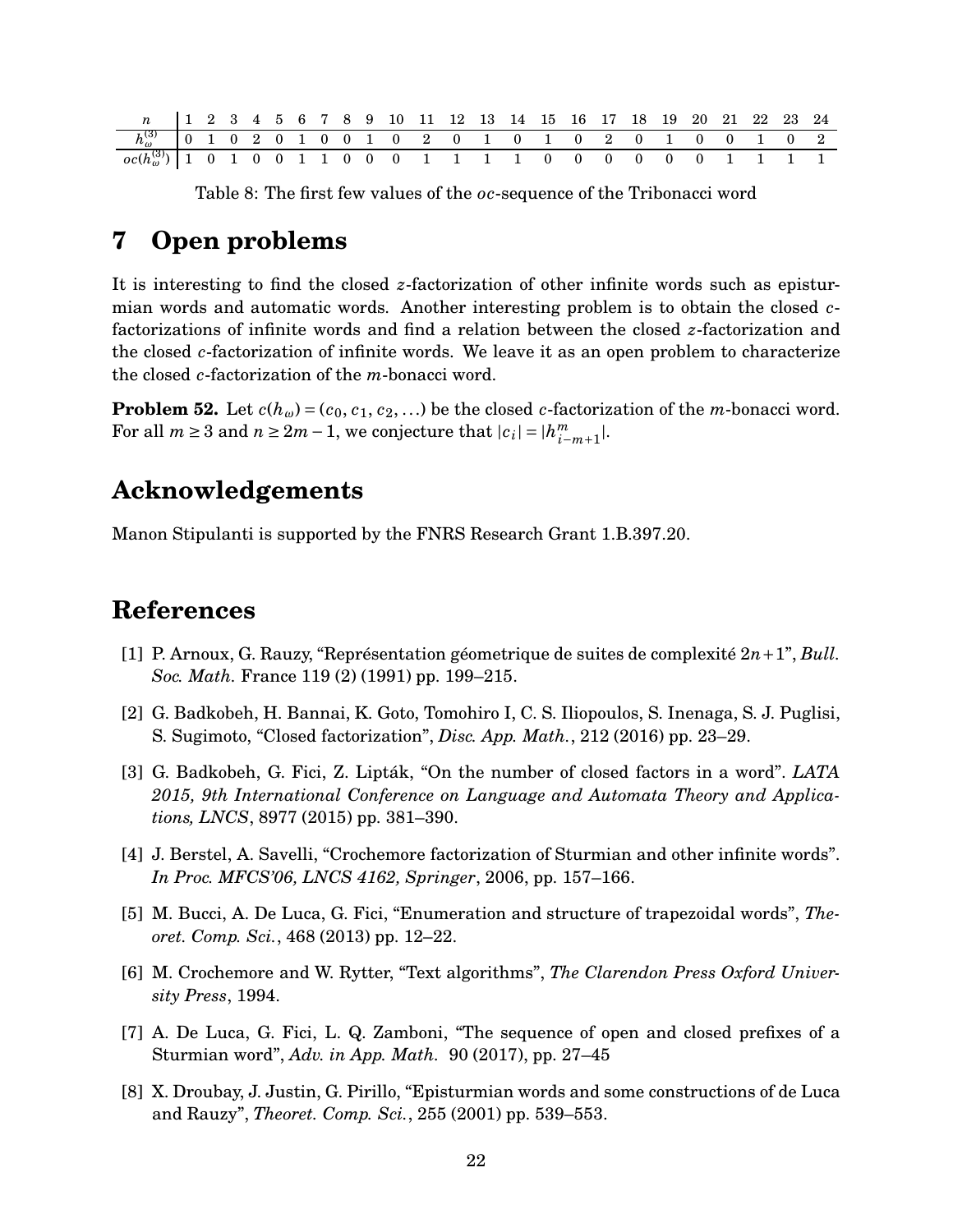- <span id="page-22-12"></span><span id="page-22-7"></span>[9] F. Durand, "A characterization of substitutive sequences using return words", *Disc. Math.*, 179 (1998) pp. 89–101.
- <span id="page-22-9"></span>[10] G. Fici, "Factorizations of the Fibonacci infinite word", *J. Int. Seq.* 18, no. 9, Article 15.9.3, (2015).
- <span id="page-22-5"></span>[11] G. Fici, Z. Lipták, "Words with the smallest number of closed factors", *In 14th Mons Days of Theoret. Comp. Sci.* (2012).
- [12] N. Ghareghani, M. Mohammad–Noori, P. Sharifani, "On *z*-factorization and *c*factorization of standard episturmian words", *Theoret. Comp. Sci.* 412 (2011), pp. 5232– 5238.
- <span id="page-22-6"></span>[13] M. Jahannia, M. Mohammad-Noori, N. Rampersad, M. Stipulanti, "Palindromic Ziv-Lempel and Crochemore factorizations of *m*-Bonacci infinite words", *Theoret. Comp. Sci.*, 790 (2019), pp. 16–40.
- <span id="page-22-14"></span><span id="page-22-8"></span>[14] J. Justin, L. Vuillon, "Episturmian word: shifts, morphisms and numeration systems", *Inter. Journal of Found. of Comp. Sci.*, 15(2) (2004), pp. 329–348.
- <span id="page-22-15"></span>[15] J. Justin, L. Vuillon, "Return words in Sturmian and episturmian words", *Theoret. Inf. and App.*, 34 (2000), pp. 343–356.
- <span id="page-22-11"></span>[16] J. Justin, G. Pirillo, "Episturmian words and episturmian morphisms", *Theoret. Comp. Sci.*, 276 (2002), pp. 281–313.
- <span id="page-22-4"></span>[17] M. Lothaire, "Algebraic combinatorics on words", *Encyclopedia of Mathematics and Its Applications, Cambridge University Press*, vol. 90, (2002).
- <span id="page-22-3"></span>[18] R. Kolpakov, G. Kucherov, "On maximal repetitions in words", *J. Disc. Alg.* 1(1) (2000), pp. 159–186.
- <span id="page-22-10"></span>[19] A. Lempel, J. Ziv, "On the complexity of finite sequences", *IEEE Transac. in Inf. Theo.* IT-22(1976), pp. 75–81.
- <span id="page-22-0"></span>[20] M. Morse, G. A.Hedlund, "Symbolic dynamics II. Sturmian trajectories", *American J. Math.*, 62(1940), pp. 1–42.
- <span id="page-22-1"></span>[21] W. Rytter, "Compressed and fully compressed pattern-matching in one and two dimensions", *Proc. IEEE88* (11) (2000), pp. 1769–1778.
- <span id="page-22-2"></span>[22] W. Rytter, "Application of Lempel–Ziv factorization to the approximation of grammarbased compression". *Theoret. Comp. Sci.* 302 (2003), pp. 211–222.
- <span id="page-22-13"></span>[23] R. Siromoney, L. Mathew, D.R. Dare, K.G.Subramanian, "Infinite Lyndon words", *Inform. Process. Lett.* 50(1994), pp. 101–104.
- [24] B. Tan, Z-Y. Wen, "Some properties of the Tribonacci sequence", *European J. Combin.*, 28(2007), pp. 1703–1719.